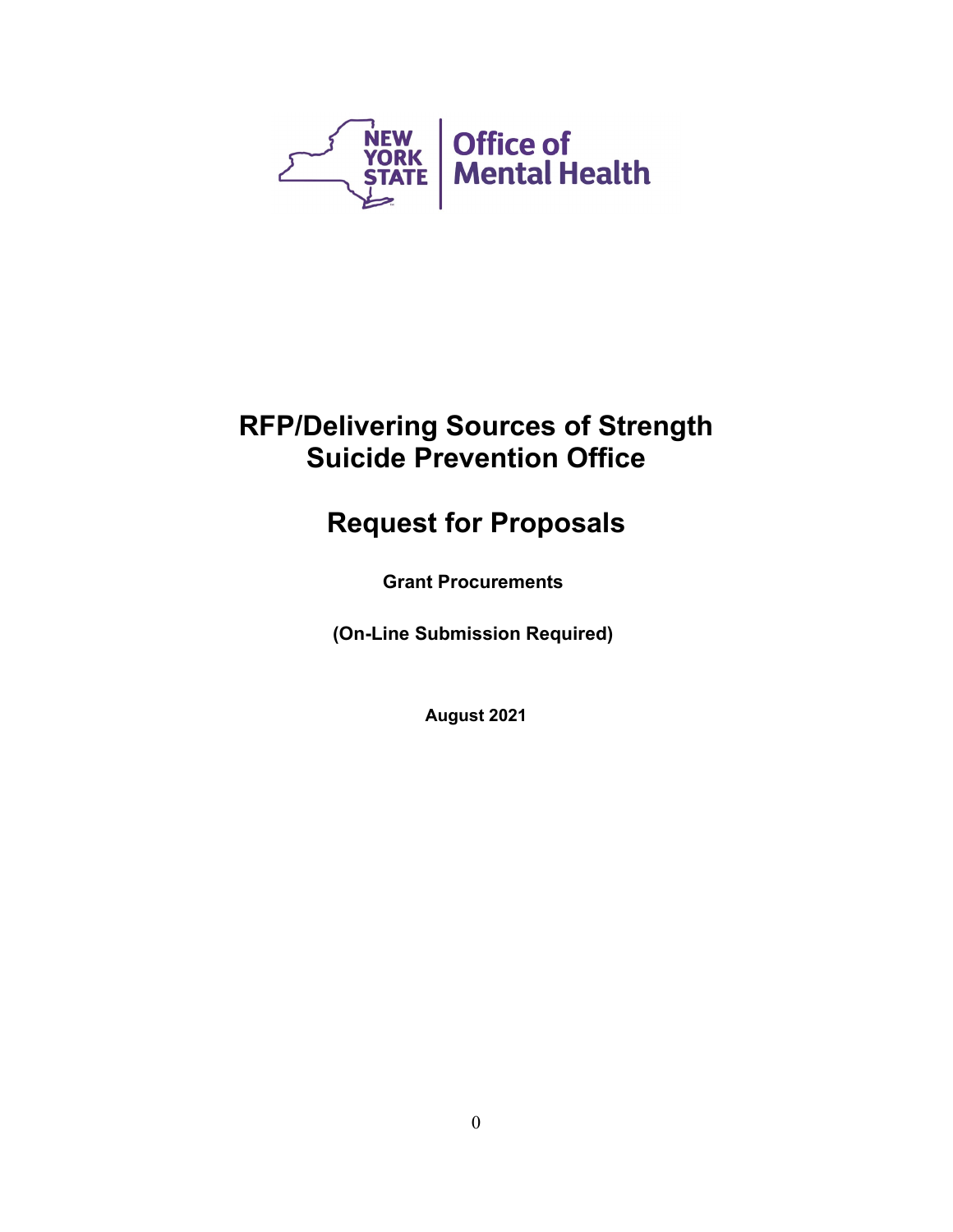# **Table of Contents**

| 1.           |                |                                                                           |  |  |  |
|--------------|----------------|---------------------------------------------------------------------------|--|--|--|
|              | 1 <sub>1</sub> |                                                                           |  |  |  |
|              | 1.2            |                                                                           |  |  |  |
|              | 1.3            |                                                                           |  |  |  |
| $\mathbf{2}$ |                |                                                                           |  |  |  |
|              | 2.1            |                                                                           |  |  |  |
|              | 2.2            |                                                                           |  |  |  |
|              | 2.3            |                                                                           |  |  |  |
|              | 2.4            |                                                                           |  |  |  |
|              | 2.5            |                                                                           |  |  |  |
|              | 2.6            |                                                                           |  |  |  |
|              | 2.7            |                                                                           |  |  |  |
|              | 2.8            |                                                                           |  |  |  |
|              | 2.9            |                                                                           |  |  |  |
|              | 2.10           |                                                                           |  |  |  |
|              | 2.11           |                                                                           |  |  |  |
|              | 2.12           | Instructions for Completing the Workplan and Objectives in Gateway  10    |  |  |  |
| 3            |                |                                                                           |  |  |  |
|              | 3.1            |                                                                           |  |  |  |
|              | 3.2            |                                                                           |  |  |  |
|              | 3.3            |                                                                           |  |  |  |
|              | 3.4            |                                                                           |  |  |  |
|              | 3.5            | Minority and Women Owned Business Enterprises 12                          |  |  |  |
|              | 3.6            | Participation Opportunities for New York State Certified Service-Disabled |  |  |  |
|              |                |                                                                           |  |  |  |
|              | 3.7            |                                                                           |  |  |  |
|              | 3.8            |                                                                           |  |  |  |
|              | 3.9            |                                                                           |  |  |  |
|              | 3.10           |                                                                           |  |  |  |
|              | 3.11           |                                                                           |  |  |  |
|              | 3.12           |                                                                           |  |  |  |
| 4            |                |                                                                           |  |  |  |
|              | 4.1            |                                                                           |  |  |  |
|              | 4.2            |                                                                           |  |  |  |
|              | 4.3            |                                                                           |  |  |  |
|              |                |                                                                           |  |  |  |
|              |                |                                                                           |  |  |  |
|              | 4.4            |                                                                           |  |  |  |
| 5            |                | <b>Scope of Work.</b>                                                     |  |  |  |
|              | 5.1            |                                                                           |  |  |  |
|              | 5.2            |                                                                           |  |  |  |
|              | 5.3            |                                                                           |  |  |  |
|              | 5.4            |                                                                           |  |  |  |
| 6            |                |                                                                           |  |  |  |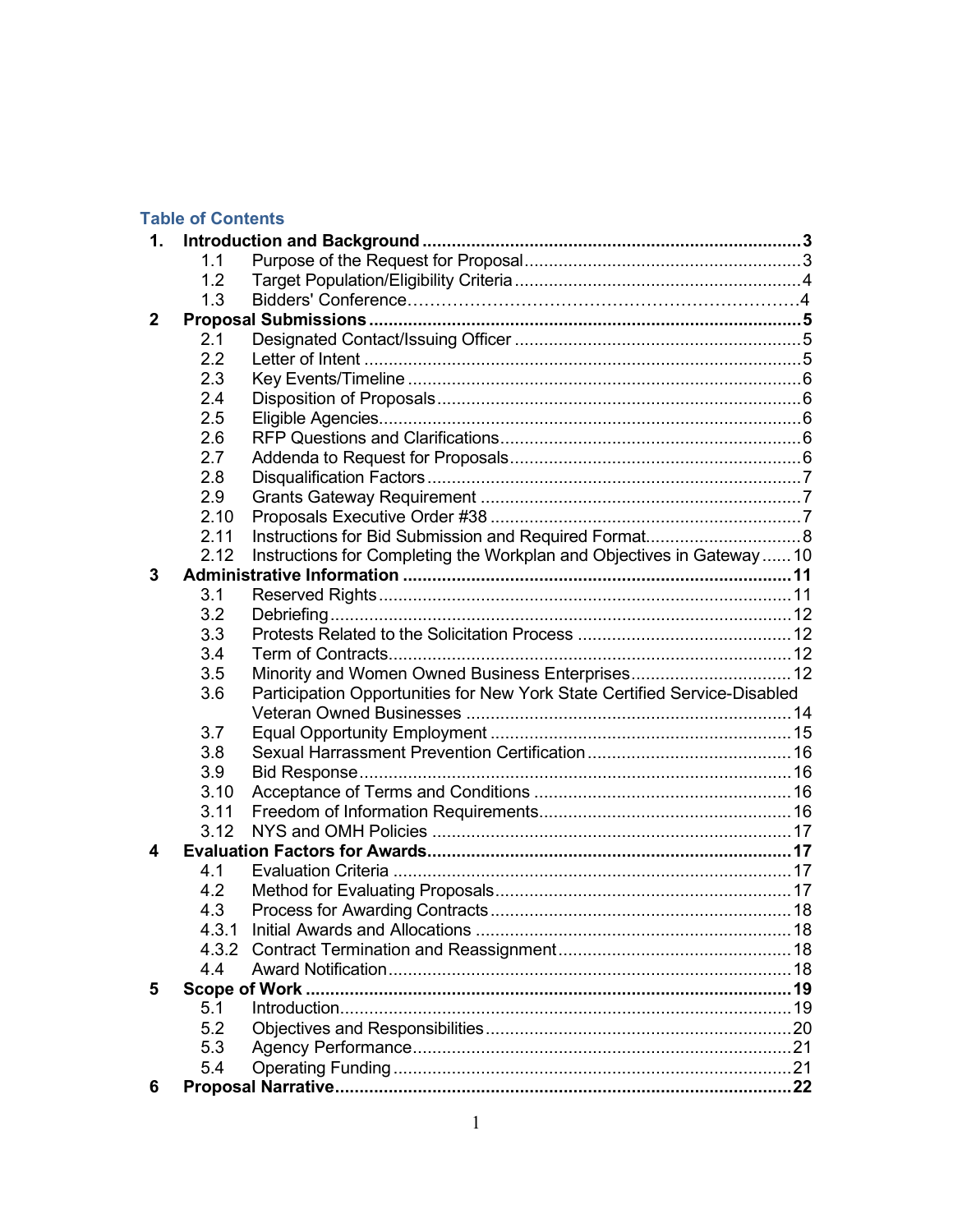| 6.1 |                                                              |  |
|-----|--------------------------------------------------------------|--|
| 6.2 |                                                              |  |
| 6.3 | Implementation - Staff Management and Relative Experience 23 |  |
|     |                                                              |  |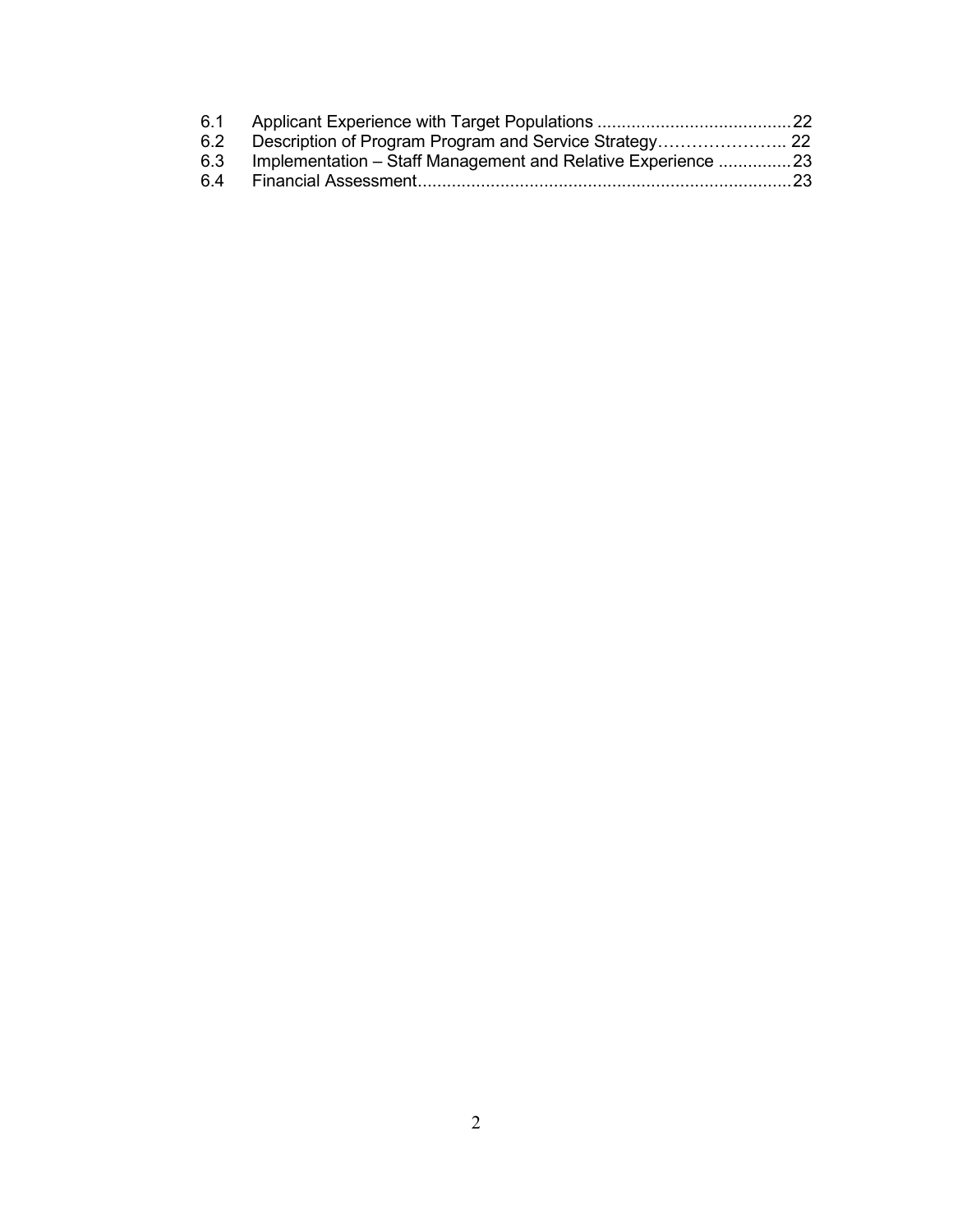## **1. Introduction and Background**

## **1.1 Purpose of the Request for Proposal**

The New York State Office of Mental Health(OMH) thru its Suicide Prevention Center of New York (SPCNY) is pleased to announce the availability of funds dedicated to the implementation of Sources of Strength, a suicide prevention program, in New York State secondary schools and youth serving organizations. According to the Centers for Disease Control and Prevention, suicide is the second leading cause of death for adolescent children, and the suicide rate for youth (ages 10-24) has increased 47% and 44% in the United States and New York State, respectively, over the last two decades. The mission of the SPCNY at OMH is to promote, coordinate, and strategically advance suicide prevention with the aim of reducing suicide attempts and deaths among New Yorkers. That mission is advanced in part through supporting increased use of evidencebased programs, such as Sources of Strength.

Sources of Strength is a nationally recognized upstream suicide prevention program that has been supported by OMH since 2010 and occupies an important place in the state's broader effort to support resiliency and prevent suicide among youth. Sources of Strength is a universal school-based suicide prevention program designed to build protective influences across a defined adolescent population and reduce the likelihood that vulnerable youth die by suicide. The program trains students as peer leaders and connects them with mentoring adult advisors at school and in the community. Advisors support the peer leaders in conducting well-defined messaging activities that aim to change peer group norms influencing coping practices and problem solving. The program is strength-based and promotes critical protective factors that are linked to overall psychological wellness and reduced suicide risk.

Sources of Strength trains diverse secondary school students (peer leaders) to conduct prevention activities through direct personal contacts and presentations/media designed to promote healthy coping norms and youth-adult connectedness, including help seeking for distress and suicide concerns (i.e. protective factors linked to reduce risk for suicide). Program components include (1) orienting school leadership with an overview of the Sources of Strength program, including keys to successful implementation (2) developing clear protocols to ensure safety of students identified as suicidal, which includes referrals for mental health evaluations, (3) increasing school staff members' preparation through training, which includes knowledge of their role in Sources of Strength as well as knowledge of their school protocol and procedures for responding to students in life threatening crisis. Training is provided to 2 or more school staff – identified as supported by school administration – to serve as adult advisors through the Sources of Strength adult advisors curriculum, to facilitate peer leader teams in conducting safe suicide prevention activities. (4) Schools engage teens in suicide prevention through careful selection and training of peer leaders from diverse student groups and cliques, using the Sources of Strength curriculum.

The number of peer leaders trained in each school will vary by school size. Training will be provided by a certified trainer and ongoing technical assistance will be provided by the organization awarded this RFP. The awardee must train peer leaders to initiate and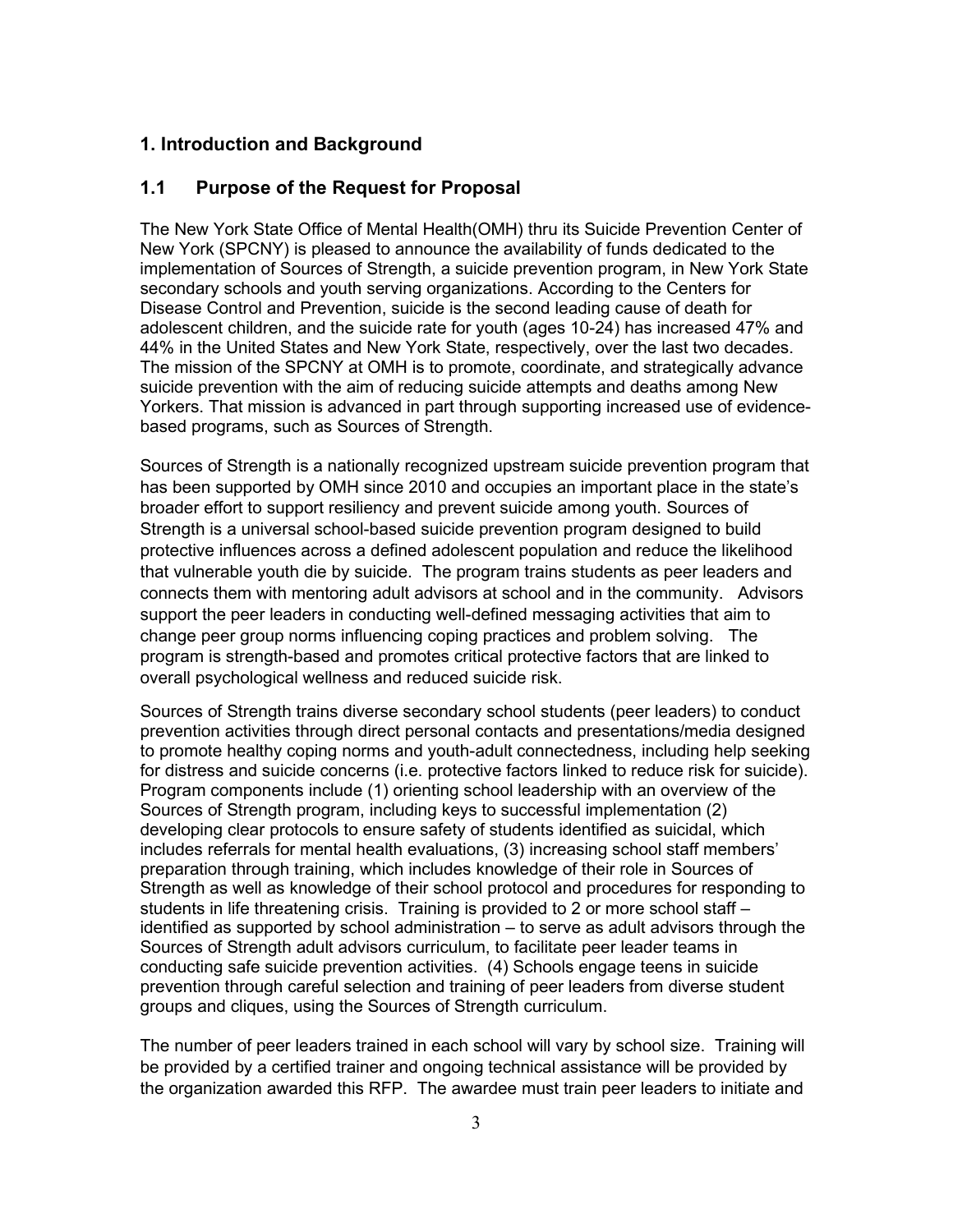conduct a series of systematic peer-to-peer prevention activities under the supervision of trained adult mentors. Messaging activities are to directly target and modify the helpseeking attitudes and behaviors of youths throughout each school, so that students are better able to manage distress (including anxiety, depression, and stress) and draw on positive coping resources including capable adults in their community. Trained peer leaders also identify "trusted" adults in their community to whom they can call in for help when they are concerned about a peer in crisis. The purpose is to increase social connectedness of students overall and to connect potentially suicidal youths with responsive, competent adults, who can provide ongoing support as well as facilitate referrals and follow-through with formal helping services, as needed. A major emphasis is on increasing connection between adults and distressed youths in peripheral peer networks with minimal positive contract with adults. In addition to this comprehensive program for secondary schools, the agency awarded the RFP will report training and school accomplishments in implementing the Sources of Strength model.

# **1.2 Target Population/Eligibility Criteria**

This RFP is a request for an agency to deliver the Sources of Strength Program to youth in grades 8-12 in schools (or other youth serving settings) in New York State. Delivering the Sources of Strength Program is an important part of a broader suicide prevention effort by New York State targeting youth.

The recipient will be expected to not only support Sources of Strength implementation in new schools, but also maintain Sources of Strength in schools that have implemented the program in the past.

## **1.3 Bidder's Conference**

A Bidder's Conference will be held at the date and time listed in the Schedule. Prospective Proposers' participation in this conference is highly encouraged but not mandatory.

The purpose of the Bidder's Conference is to:

• Familiarize bidders with and explain the expectation of contracting with Sources of Strength (national organization);

- Provide additional description of the project;
- Explain the RFP process; and
- Answer any questions Proposers may have related to the project or the process.

The details for the Bidders' Conference are as follows:

Date/Time – Monday, 8/30/21 at 1:00 PM EST

## **Join from the meeting link**

<https://meetny.webex.com/meetny/j.php?MTID=ma3813a1bf341311a24dacf4018124a4a>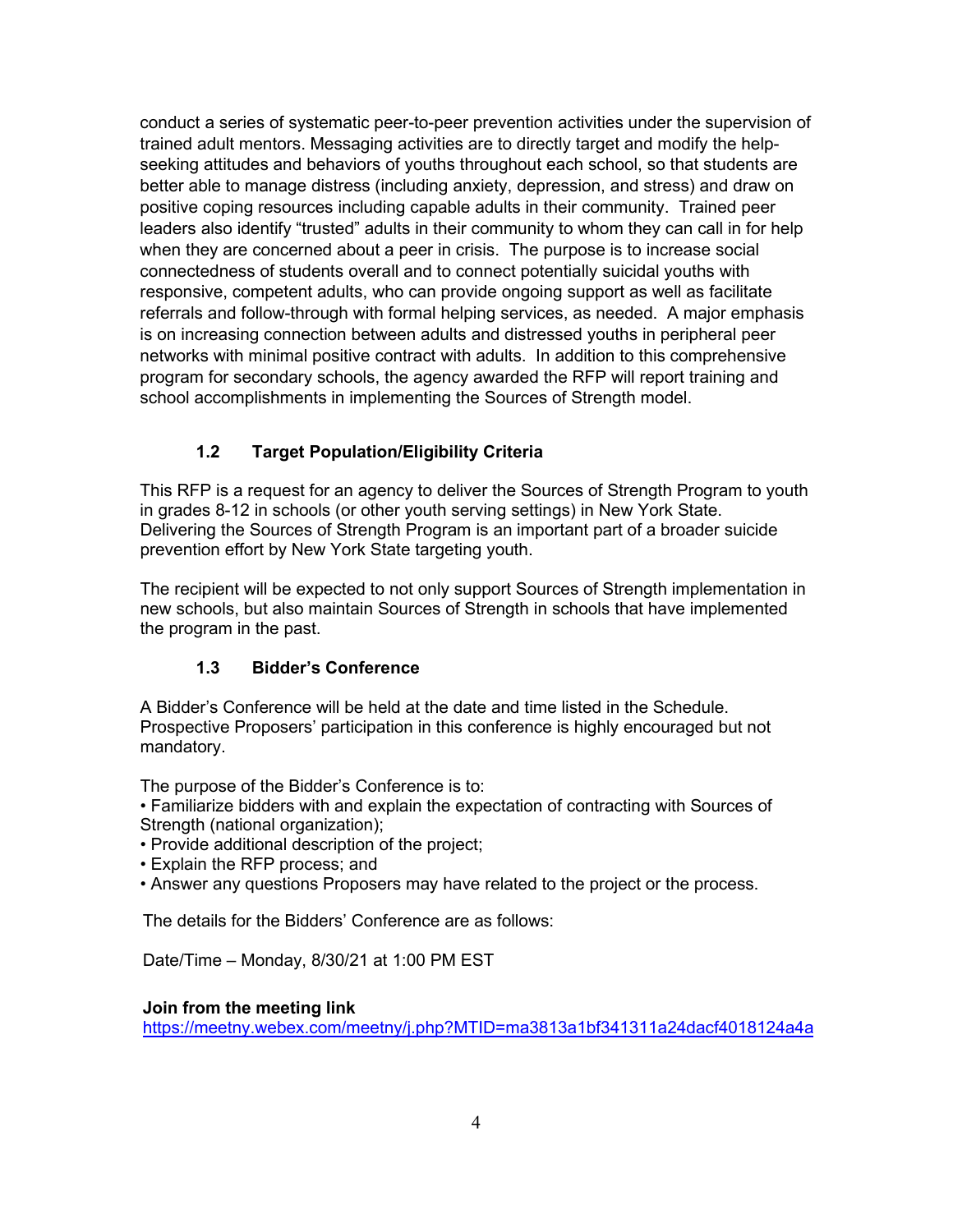### **Join by phone**

+1-518-549-0500 USA Toll

## **Join by meeting number**

Meeting number (access code): 161 980 8775 Meeting password: EuycXm43MU8

**Tap to join from a mobile device (attendees only)** +1-518-549-0500 1619808775##

#### **2. Proposal Submissions**

## **2.1 Designated Contact/Issuing Officer**

**\_\_\_\_\_\_\_\_\_\_\_\_\_\_\_\_\_\_\_\_\_\_\_\_\_\_\_\_\_\_\_\_\_\_\_\_\_\_\_\_\_\_\_\_\_\_**

OMH has assigned an Issuing Officer for this project. The Issuing Officer or a designee shall be the sole point of contact regarding the RFP from the date of issuance of the RFP until the issuance of the Notice of Conditional Award. To avoid being deemed non-responsive, an applicant is restricted from making contact with any other personnel of OMH regarding the RFP. Certain findings of non-responsibility can result in rejection for a contract award. The Issuing Officer for this RFP is:

Carol Swiderski Contract Management Specialist 2 New York State Office of Mental Health Contracts and Claims 44 Holland Avenue, 7<sup>th</sup> Floor Albany, NY 12229 [carol.swiderski@omh.ny.gov](mailto:carol.swiderski@omh.ny.gov)

## **2.2 Letter of Intent**

Agencies interested in responding to this Request for Proposal *must* submit a Letter of Intent to Bid to the OMH Issuing Officer by 10/13/21. The Letter of Intent to Bid shall be non-binding.

Please email the letter of intent to the Issuing Officer:

[carol.swiderski@omh.ny.gov](mailto:carol.swiderski@omh.ny.gov)

Subject Line: Sources of Strength LOI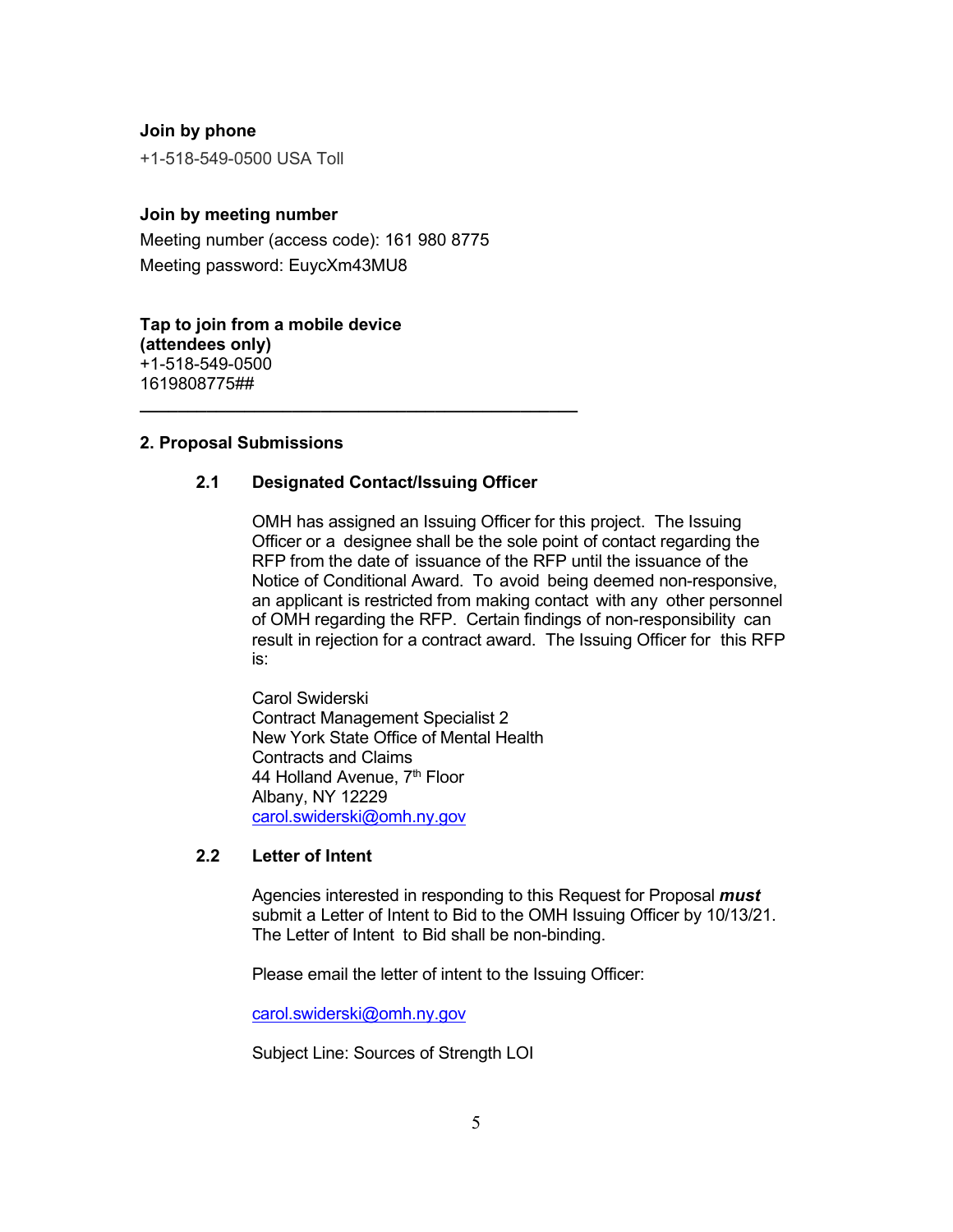## **2.3 Key Events/Timeline**

| 8/12/21                                         |
|-------------------------------------------------|
| 8/30/21 at 1:00 PM EST                          |
| 9/17/21                                         |
| Questions and Answers Posted on Website 10/6/21 |
| 10/13/21                                        |
| 10/27/21                                        |
| 11/19/21                                        |
| 1/1/2022                                        |
|                                                 |

## **2.4 Disposition of Proposals**

All proposals received by the due date become the property of OMH and shall not be returned. Any proposals received after the due date will be returned to the applicant unopened.

## **2.5 Eligible Agencies**

.

Eligible applicants are not-for-profit agencies with 501(c) (3) incorporation that have experience implementing evidence-based prevention programming in youth serving organizational settings, such as schools.

Please be advised that all questions regarding Eligibility will be responded to through the official posting of the Questions and Answers. No questions about Eligibility will be responded to either individually or prior to the posting of the Q&As.

#### **2.6 RFP Questions and Clarifications**

All questions or requests for clarification concerning the RFP shall be submitted in writing to the Issuing Officer by e-mail to [carol.swiderski@omh.ny.gov](mailto:carol.swiderski@omh.ny.gov) by 4:00 PM EST on the "Questions Due" date indicated in section 2.3 and will be limited to addressing only those questions submitted by the deadline. No questions can be submitted or will be answered after this date. No questions will be answered by telephone or in person.

The questions and official answers will be posted on the OMH website by 10/6/21.

## **2.7 Addenda to Request for Proposals**

In the event that it becomes necessary to revise any part of the RFP during the application submission period, an addendum will be posted on the OMH website, the Grants Gateway and the NYS Contract Reporter.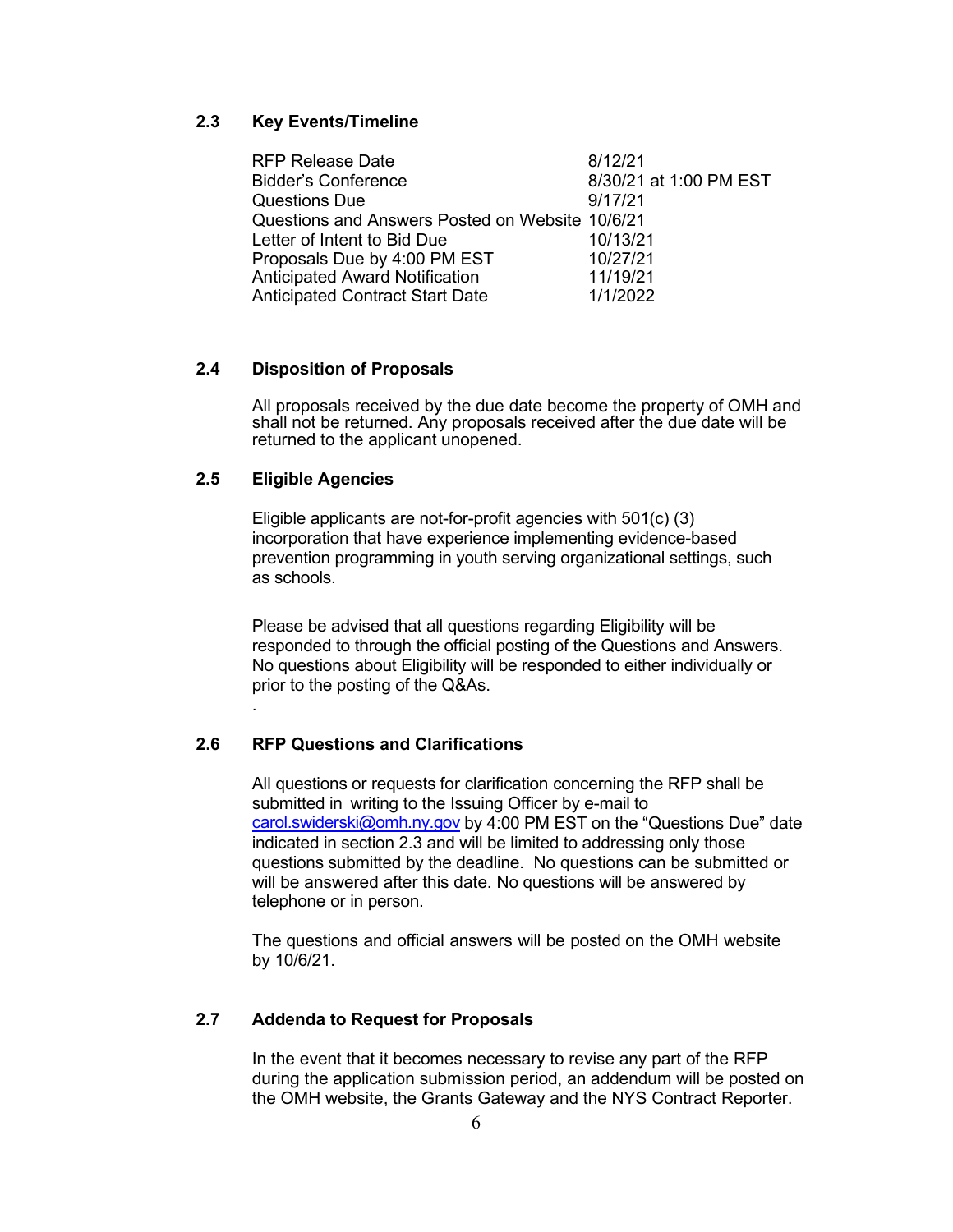It is the applicant's responsibility to periodically review the OMH website, the NYS Contract Reporter and Grants Gateway to learn of revisions or addendums to this RFP. No other notification will be given.

#### **2.8 Disqualification Factors**

Following the opening of bids, a preliminary review of all proposals will be conducted by the Issuing Officer or a designee to review each proposal's submission for completeness and verify that all eligibility criteria have been met. Additionally, during the proposal evaluation process, evaluators will also be reviewing eligibility criteria and confirming that they have been met. During the course of either of these review processes, proposals that do not meet basic participation standards will be disqualified, specifically:

- **Proposals from applicants that do not meet the eligibility criteria as** outlined in 2.5; or
- **Proposals that do not comply with bid submission and/or required** format instructions as specified in 2.11 or
- **Proposals from eligible not-for-profit applicants who have not** completed Vendor Prequalification, as described in 2.11, by the proposal due date of 4:00 PM EST on 10/27/21.

### **2.9 Grants Gateway Requirement**

Pursuant to the New York State Division of Budget Bulletin H-1032, dated June 7, 2013, New York State has instituted key reform initiatives to the grant contract process which require not-for-profits to register in the Grants [Gateway](https://grantsreform.ny.gov/) and complete the Vendor Prequalification process in order for proposals to be evaluated and any resulting contracts executed.

Proposals received from eligible not-for-profit applicants who have not been Prequalified by the proposal due date of 4:00 PM EST on 10/27/21 cannot be evaluated; therefore, such proposals will be disqualified from further consideration.

**Please do not delay in beginning and completing the prequalification process. The State reserves five (5) days to review submitted prequalification applications. Prequalification applications submitted to the State for review less than 5 days prior to the RFP due date and time may not be considered. Applicants should not assume their prequalification information will be reviewed if they do not adhere to this timeframe.** 

#### **2.10 Proposals Executive Order #38**

[Pursuant to Executive Order #38,](http://www.governor.ny.gov/news/no-38-limits-state-funded-administrative-costs-executive-compensation) dated January 18, 2012, OMH promulgated regulations regarding limits on administrative costs of and executive compensation paid by covered providers. See 14 NYCRR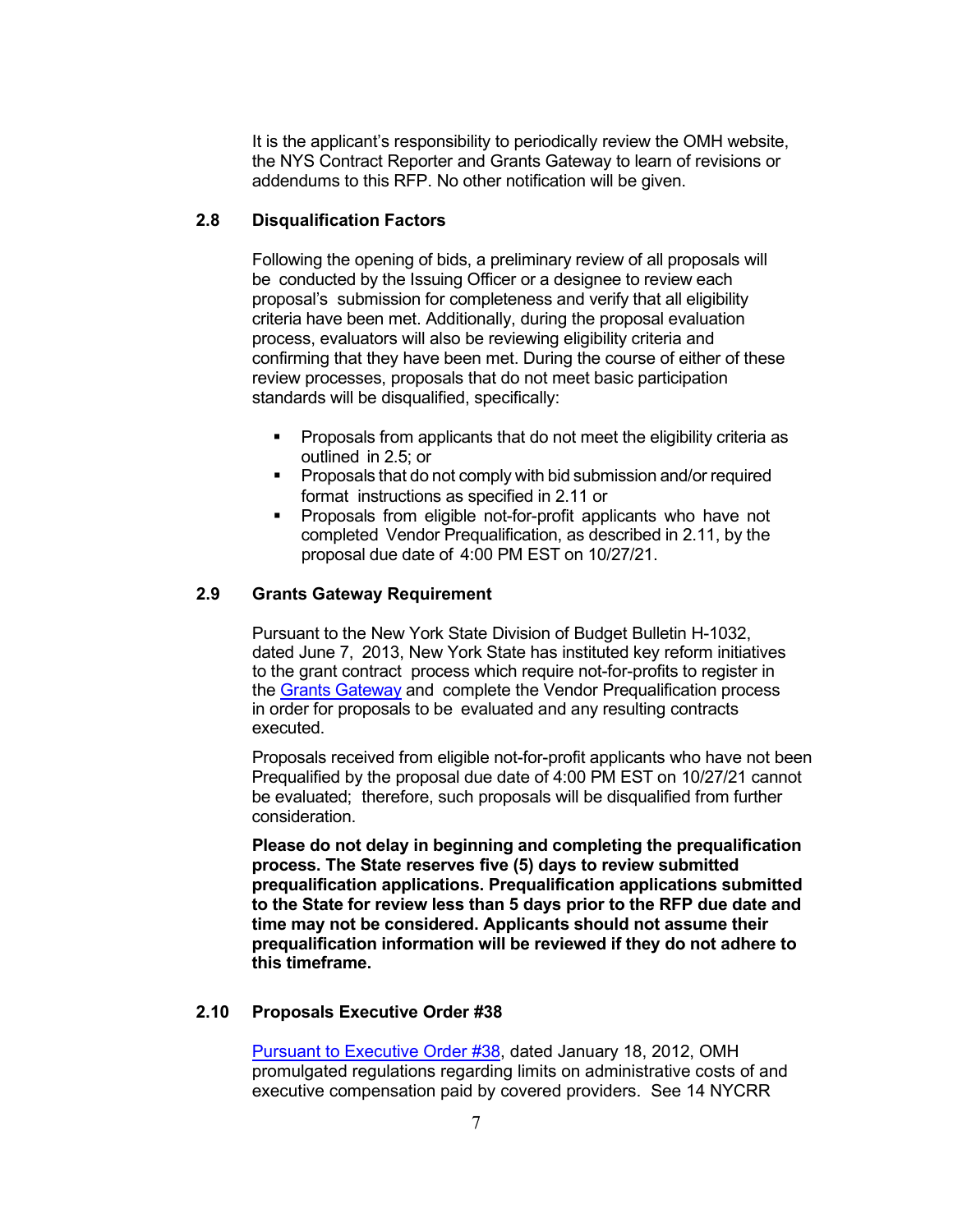Part 513. Any contract awarded through this RFP will be subject to such restrictions and to related requirements. Please refer to Appendix C of this RFP for a link to OMH Master Contract Forms and Instructions, Attachment A-1, Section A.12 (Mental Health Regulations). See also [Executive Order #38 Homepage.](https://executiveorder38.ny.gov/)

## **2.11 Instructions for Bid Submission and Required Format**

Each proposal submission through the Grants Gateway is required to contain:

- Operating Budget (Appendix B)
- Budget Narrative (Appendix B1)

## **All applicants must be registered with the New York State Grants Gateway System (GGS) and all Not-for-Profit agencies must be prequalified prior to proposal submission.**

#### **If you are not already registered:**

Registration forms are available at the GGS website: <https://grantsmanagement.ny.gov/register-your-organization>

Include your SFS Vendor ID on the form; if you are a new vendor and do not have a SFS Vendor ID, include a Substitute for W-9 with your signed, notarized registration (also available from the website). All registration must include an Organization Chart in order to be processed. When you receive your login information, log in and change your password.

If you are an applicant, and have problems complying with this provision, please contact the GGS help desk via email: Grantsgateway@its.ny.gov -- OR -- by telephone: 1-518-474-5595.

#### **How to Submit a Proposal**

Proposals must be submitted online via the Grants Gateway by the date and time posted on the cover of this RFP. Tutorials (training videos) for use of the Grants Gateway (and upon user log in):

## **You must use Internet Explorer (11 or higher) to access the Grants Gateway. Using Chrome or Firefox causes errors in the Work Plan section of the application.**

To apply, log into the Grants Gateway as a Grantee, Grantee Contract Signatory or Grantee System Administrator and click on the View Opportunities button under View Available Opportunities. To get started, in the Search Criteria, enter the Grant Opportunity name provided on the cover page of this RFP, select the Office of Mental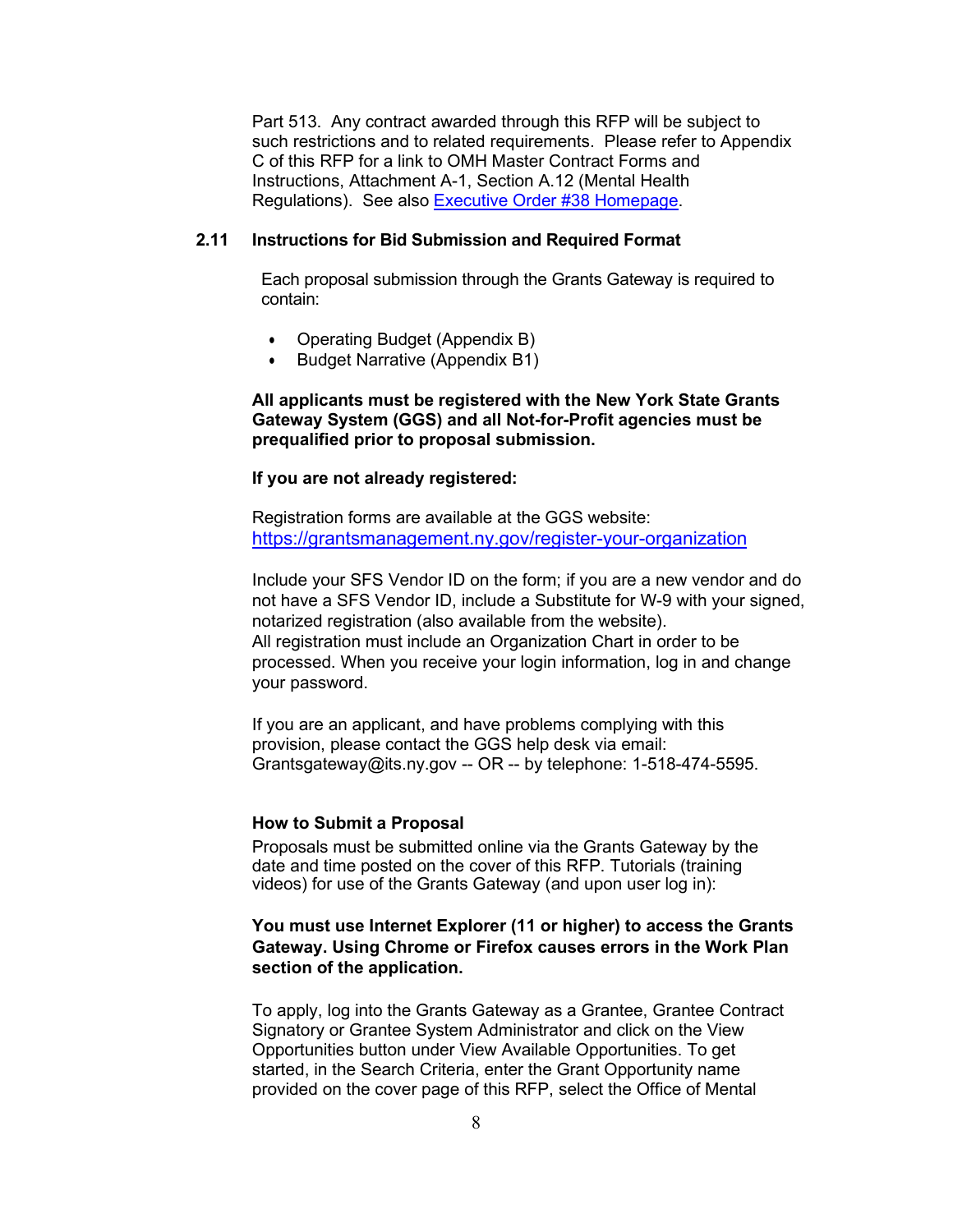Health as the Funding Agency and hit the Search button. Click on the name of the Grant Opportunity from the search results grid and then click on the APPLY FOR GRANT OPPORTUNITY button located at the bottom left of the Main page of the Grant Opportunity.

In order to access the online proposal and other required documents such as the attachments, you MUST be registered and logged into the NYS Grants Gateway system in the user role of either a "Grantee" or a "Grantee Contract Signatory" or a "Grantee System Administrator".

The 'Grantee' role may ONLY Initiate and Save changes to the application such as add/update information to forms, upload documents while the user logged in as a 'Grantee Contract Signatory' or a 'Grantee System Administrator' role can perform all the tasks of Grantee role and in addition, can SUBMIT the application to the State. When the application is ready for submission, click the 'Status Changes' tab, then click the 'Apply Status' button under "APPLICATION SUBMITTED" before the due date and time.

For further information on how to apply, and other information, please refer to the Vendor User Manual document.

Reference materials and videos are available for Grantees applying to funding opportunities on the NYS Grants Gateway. Please visit the [Grantee Documents](https://grantsmanagement.ny.gov/grantee-documents) section on Grants Management website.

Late proposals will not be accepted. Proposals will not be accepted via fax, e-mail, hard copy or hand delivery.

### **Helpful Links**

Some helpful links for questions of a technical nature are below.

Grants Reform Videos (includes a document vault tutorial and an application tutorial) on YouTube[:http://www.youtube.com/channel/UCYnWskVc7B3ajjOVfO](http://www.youtube.com/channel/UCYnWskVc7B3ajjOVfOHL6UA) [HL6UA](http://www.youtube.com/channel/UCYnWskVc7B3ajjOVfOHL6UA) 

(Technical questions)

Grants Team Email (Proposal Completion, Policy and Registration questions): [grantsgateway@its.ny.gov](mailto:grantsgateway@its.ny.gov) or by phone at 518-474-5595.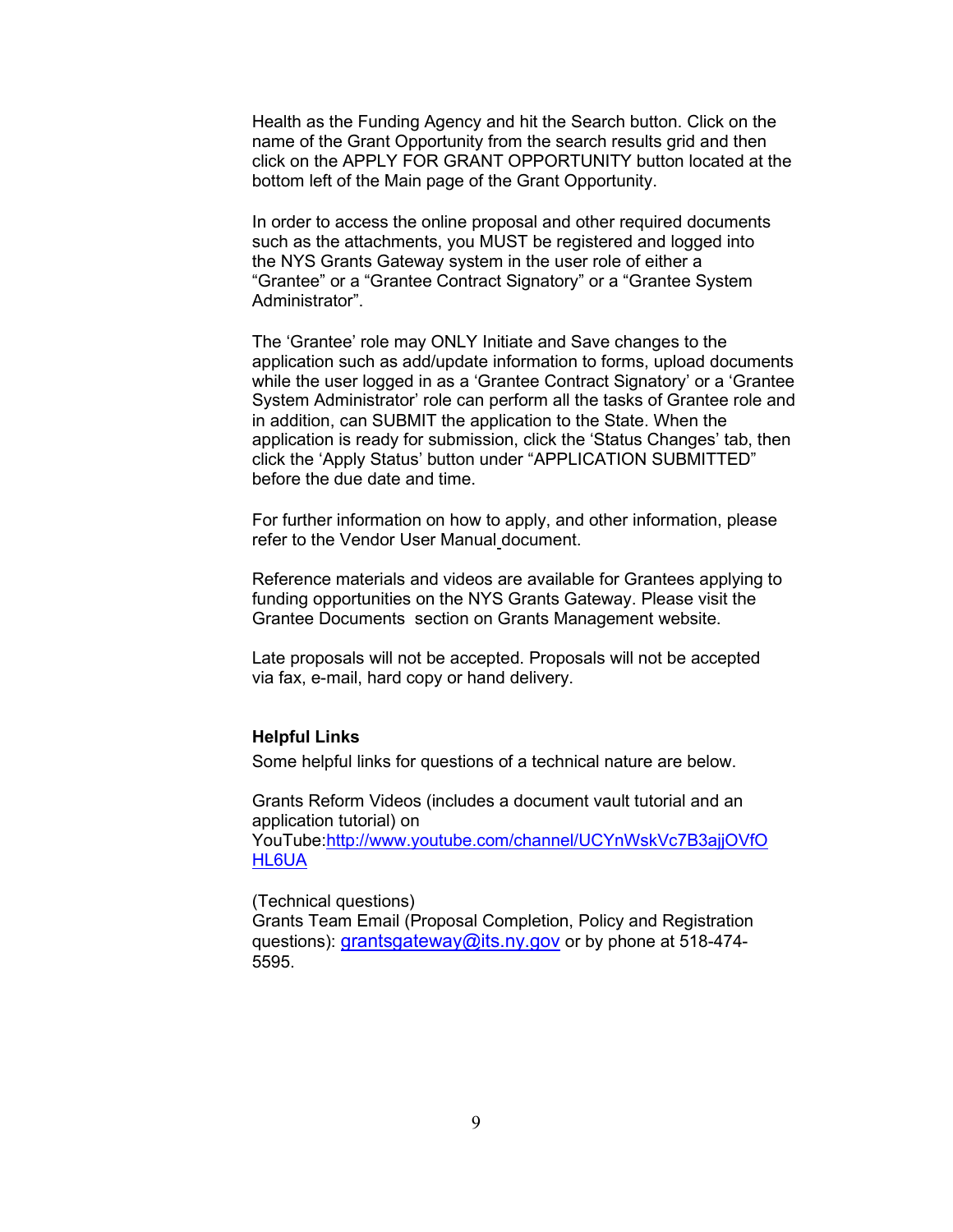#### **2.12 Instructions for completing the Workplan and Objectives in NYS Grants Gateway**

The Workplan Overview Form will be used to create the Work Plan portion of the contract. Some of the information requested will be duplicative of information provided earlier in the application. Be sure to follow the guidance provided below.

The Work Plan Period should reflect the anticipated contract period. Contracts will be approved for a five-year term.

The Project Summary section should include a high-level overview of the project as instructed.

The Organizational Capacity section should include the information requested regarding staffing and relevant experience of staff and any applicable consultants to be involved in undertaking the proposed project.

The Objectives and Tasks section should identify grantee-defined objectives and tasks that are relevant to the completion of the proposed project. To get started, add your first Objective Name and Description and then click the [SAVE] button at the top of the page. After hitting Save, a field for the Task Name and Task Description will show under the Objective box. Complete both fields and hit the [SAVE] button at the top of the page. After entering the Task information and clicking Save, you will now see a box for the Performance Measure information and a box to enter a second Task. Enter a Performance Measure Name and select the Performance Measure Data Capture Type from the dropdown box. The type you choose from the dropdown will show on the screen for you to complete. Once you've entered the name, data capture type and the text/integer/or date as applicable, click the [SAVE] button at the top of the page.

For Performance Measure Name restate the Objective then enter the narrative requested in the box below. Performance Measures are also grantee-defined and should reflect some measurable benchmark(s) in order to demonstrate adequate progress within the 18 months of the award date, as required by the RFP. Once entered, click Save. You may continue to add Objectives, Tasks and Performance Measures up to and including the max amount allowed by the state.

The online Workplan is essentially an outline/summary of the work associated with the Project(s) described in the sections above. Please note that if an application is selected for award, the Workplan will be subject to change and can be updated during the contract development/negotiation process.

Applicants should refer to Section 5.2.4 Grantee Defined Workplan of the 'Grantee User Guide' [\(Click here for Grants Gateway: Vendor User Guide](https://grantsmanagement.ny.gov/system/files/documents/2020/05/vendor-user-manual-3.2-5.7.20.pdf) for detailed instructions on how to complete the Workplan.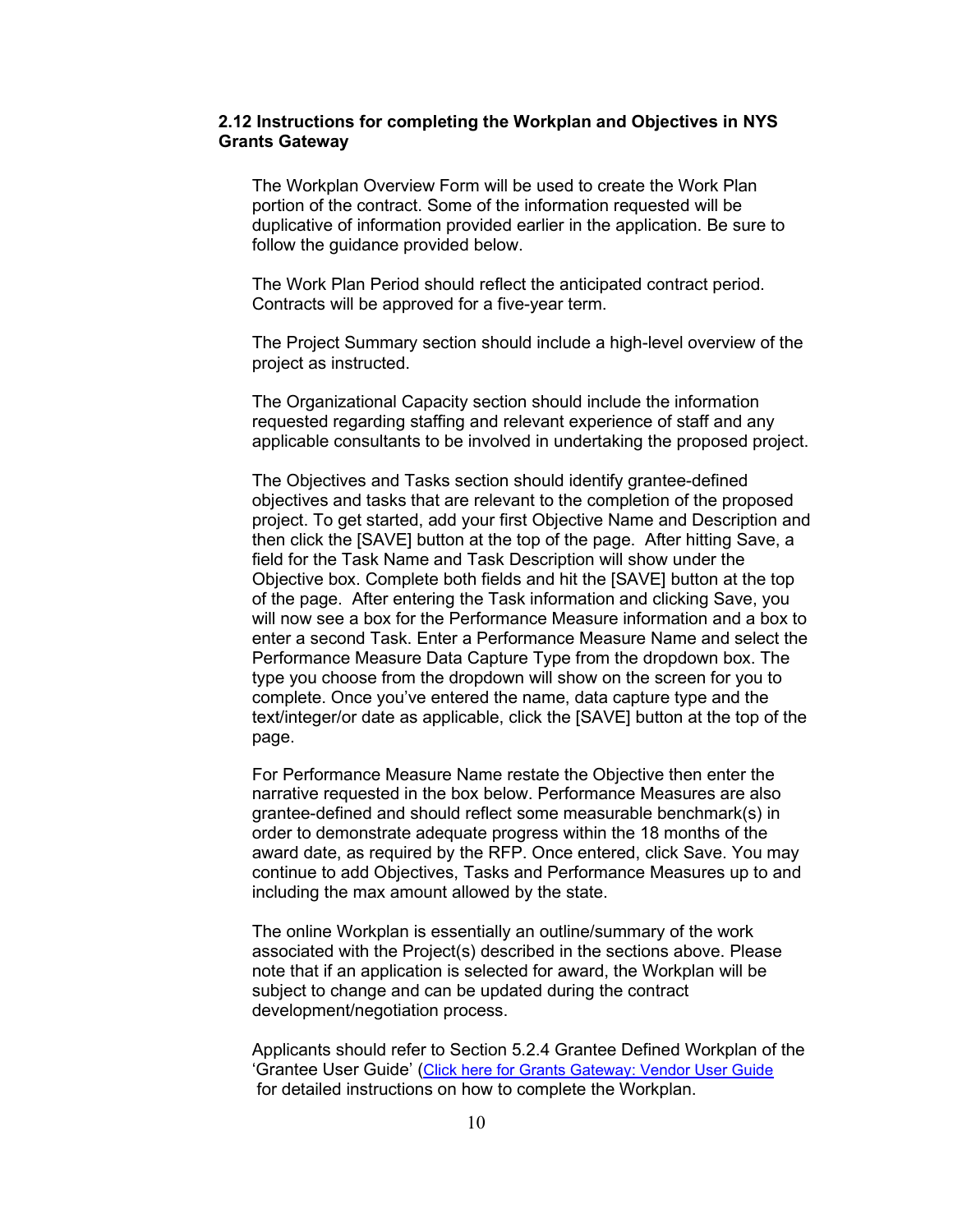## **3. Administrative Information**

## **3.1 Reserved Rights**

OMH reserves the right to:

- Reject any or all proposals received in response to the RFP that are deemed non-responsive or do not meet the minimum requirements or are determined to be otherwise unacceptable, in the agency's sole discretion;
- Withdraw the RFP at any time, at the agency's sole discretion
- Make an award under the RFP in whole or in part;
- Disqualify and applicant whose conduct and/or proposal fails to conform to the requirements of the RFP;
- Seek clarifications and revisions of proposals for the purposes of assuring a full understanding of the responsiveness to this solicitation requirements;
- Use proposal information obtained through the state's investigation of an applicant's qualifications, experience, ability or financial standing, and any material or information submitted by the applicant in response to the agency's request for clarifying information in the course of evaluation and/or selection under the RFP;
- Prior to the bid opening, direct applicants to submit proposal modifications addressing subsequent RFP amendments;
- Prior to the bid opening, amend the RFP specifications to correct errors or oversight, supply additional information, or extend any of the scheduled dates or requirements and provide notification to potential bidders via the OMH website, Grants Gateway and the New York State (NYS) Contract Reporter;
- Eliminate any non-material specifications that cannot be complied with by all of the prospective applicants;
- Waive any requirements that are not material;
- Negotiate any aspect of the proposal with the successful applicant in order to ensure that the final agreement meets OMH objectives and is in the best interests of the State;
- Conduct contract negotiations with the next responsible applicant, should the agency be unsuccessful in negotiating with the selected applicant;
- Require clarification at any time during the procurement process and/or require correction of arithmetic or other apparent errors for the purpose of assuring a full and complete understanding of an applicant's proposal and/or to determine a applicant's compliance with the requirements of the solicitation;
- Cancel or modify contracts due to insufficiency of appropriations, cause, convenience, mutual consent, non-responsibility, or a "force majeure".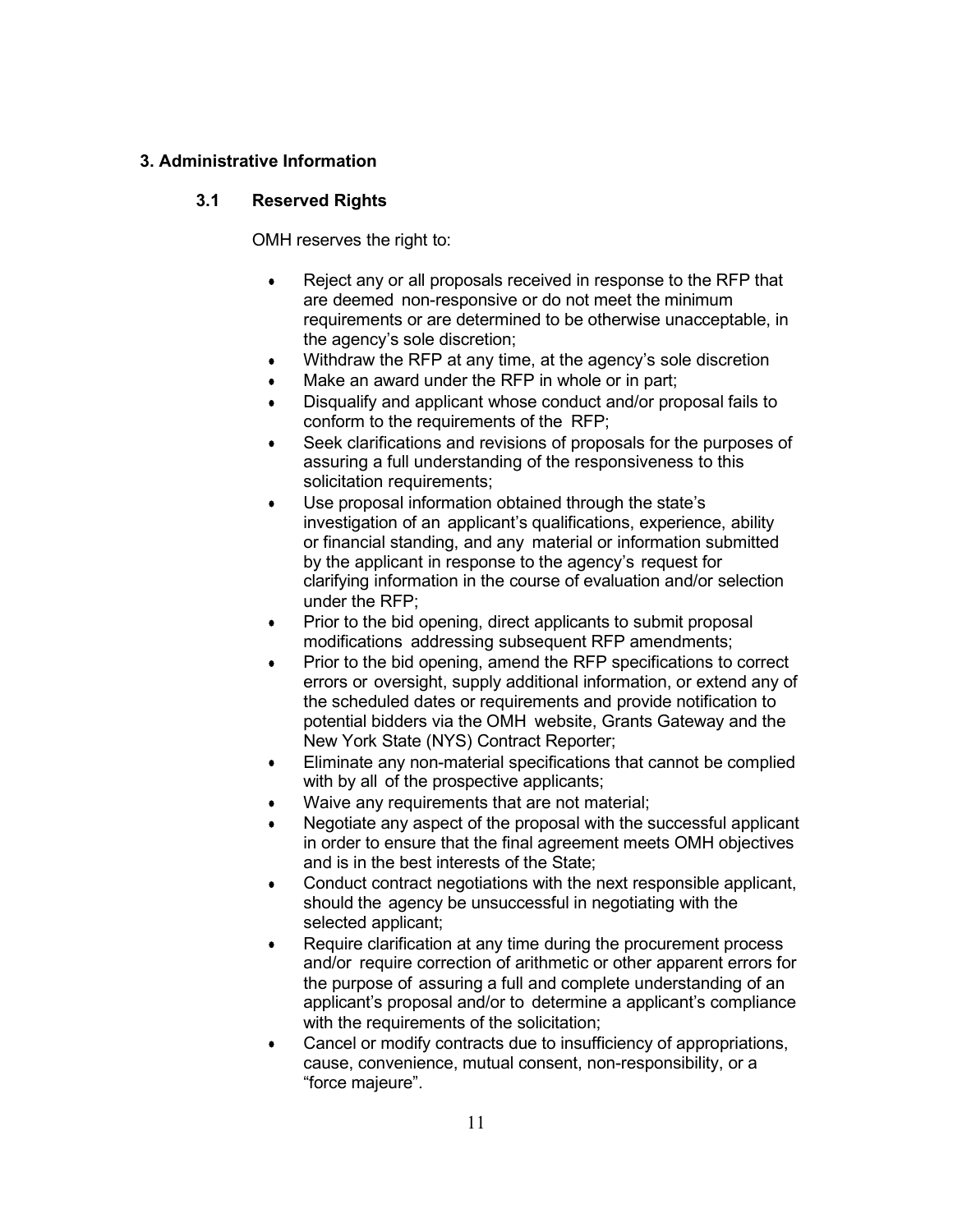## **3.2 Debriefing**

OMH will issue award and non-award notifications to all applicants. Nonawarded applicants may request a debriefing in writing requesting feedback on their own proposal, within 15 business days of the OMH dated letter. OMH will not offer debriefing to providers who are awarded a team. OMH will not offer ranking, statistical, or cost information of other proposals until after the NYS Office of the State Comptroller has approved all awards under this RFP. Written debriefing requests may be sent to the Designated Contact, as defined in Section 2.1.

## **3.3 Protests Related to the Solicitation Process**

Protests based on errors or omissions in the solicitation process, which are or should have been apparent prior to the deadline for receipt of all written questions for this RFP, must be filed prior to the deadline for questions. In the event an applicant files a timely protest based on error or omission in the solicitation process, the Commissioner of OMH or their designee will review such protest and may, as appropriate, issue a written response or addendum to the RFP to be posted on the OMH website in the RFP section. Protests of an award decision must be filed within fifteen (15) business days after the notice of conditional award or five (5) business days from the date of the debriefing. The Commissioner or their designee will review the matter and issue a written decision within twenty (20) business days of receipt of protest.

All protests must be in writing and must clearly and fully state the legal and factual grounds for the protest and include all relevant documentation. The written documentation should clearly state reference to the RFP title and due date. Such protests must be submitted to:

New York State Office of Mental Health Commissioner Ann Marie T. Sullivan, M.D. 44 Holland Ave Albany, NY 12229

## **3.4 Term of Contracts**

The contracts awarded in response to this RFP will be for a five-year term. Selected applicants awarded a contract under this RFP will be required to adhere to all terms and conditions in OMH's Master Grant Contract.

## **3.5 Minority and Women Owned Business Enterprises**

OMH recognizes its obligation to promote opportunities for maximum feasible participation of certified minority and women-owned business enterprises (MWBEs) and the employment of minority group members and women in the performance of OMH contracts. In accordance with New York State Executive Law Article 15-A, OMH hereby establishes a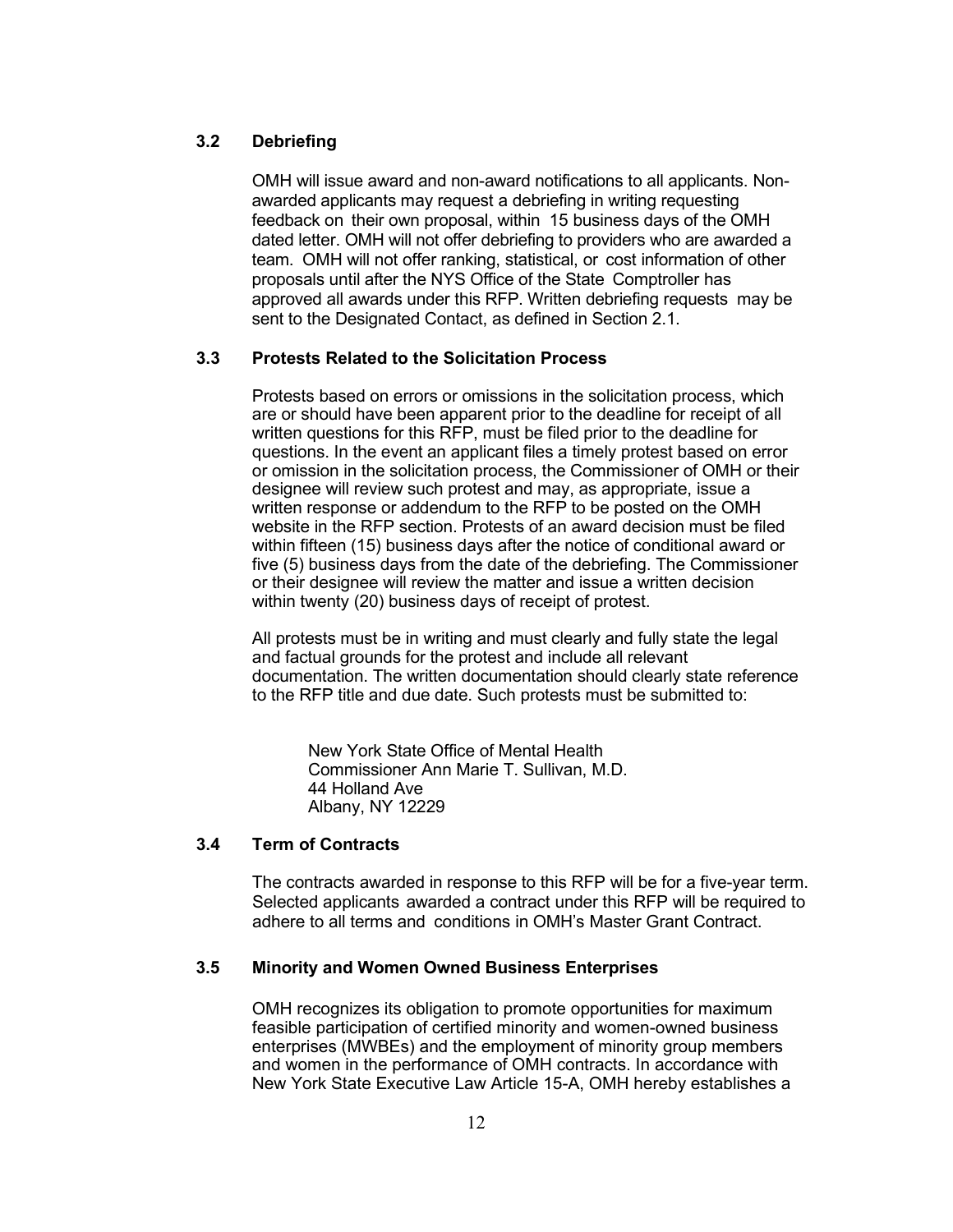0% goal for Minority-owned Business Enterprise (MBE) participation, a 0% goal for Women-owned Business Enterprise (WBE) participation, based on the current availability of qualified MWBEs, on any award resulting from this solicitation in excess of \$25,000 for commodities and services or \$100,000 for construction.

With respect to MWBEs, each award recipient must document its good faith efforts to provide meaningful opportunities for participation by MWBEs as subcontractors and suppliers in the performance of the project to be described in each grant disbursement agreement, and must agree that OMH may withhold payment pending receipt of the required MWBE documentation. The directory of MWBEs can be viewed at [https://ny.newnycontracts.com.](https://ny.newnycontracts.com/) For guidance on how OMH will determine a contractor's "good faith efforts", refer to 5 NYCRR §142.8.

In accordance with 5 NYCRR § 142.13, each award recipient acknowledges that if it is found to have willfully and intentionally failed to comply with the MWBE participation goals set forth herein and in its grant disbursement agreements, such finding constitutes a breach of contract and OMH may withhold payment from the award recipient as liquidated damages.

Such liquidated damages shall be calculated as an amount equaling the difference between: (1) all sums identified for payment to MWBEs had the award recipient achieved the contractual MWBE goals; and (2) all sums paid to MWBEs for work performed or material supplied under the grant disbursement agreement.

By applying, an Applicant agrees to demonstrate its good faith efforts to achieve its goals for the utilization of MWBEs by submitting evidence thereof in such form as OMH shall require. Additionally, an Applicant may be required to submit the following documents and information as evidence of compliance with the foregoing:

A. An MWBE Utilization Plan, which shall be submitted in conjunction with the execution of the grant disbursement agreement except as otherwise authorized by OMH. Any modifications or changes to the MWBE Utilization Plan after the execution of the grant disbursement agreement must be reported on a revised MWBE Utilization Plan and submitted to OMH.

OMH will review the submitted MWBE Utilization Plan and advise the award recipient of OMH acceptance or issue a notice of deficiency within 30 days of receipt.

B. If a notice of deficiency is issued, the award recipient will be required to respond to the notice of deficiency within seven (7) business days of receipt by submitting to OMH, a written remedy in response to the notice of deficiency. If the written remedy that is submitted is not timely or is found by OMH to be inadequate, OMH shall notify the award recipient and direct the award recipient to submit within five (5) business days, a request for a partial or total waiver of MWBE participation goals.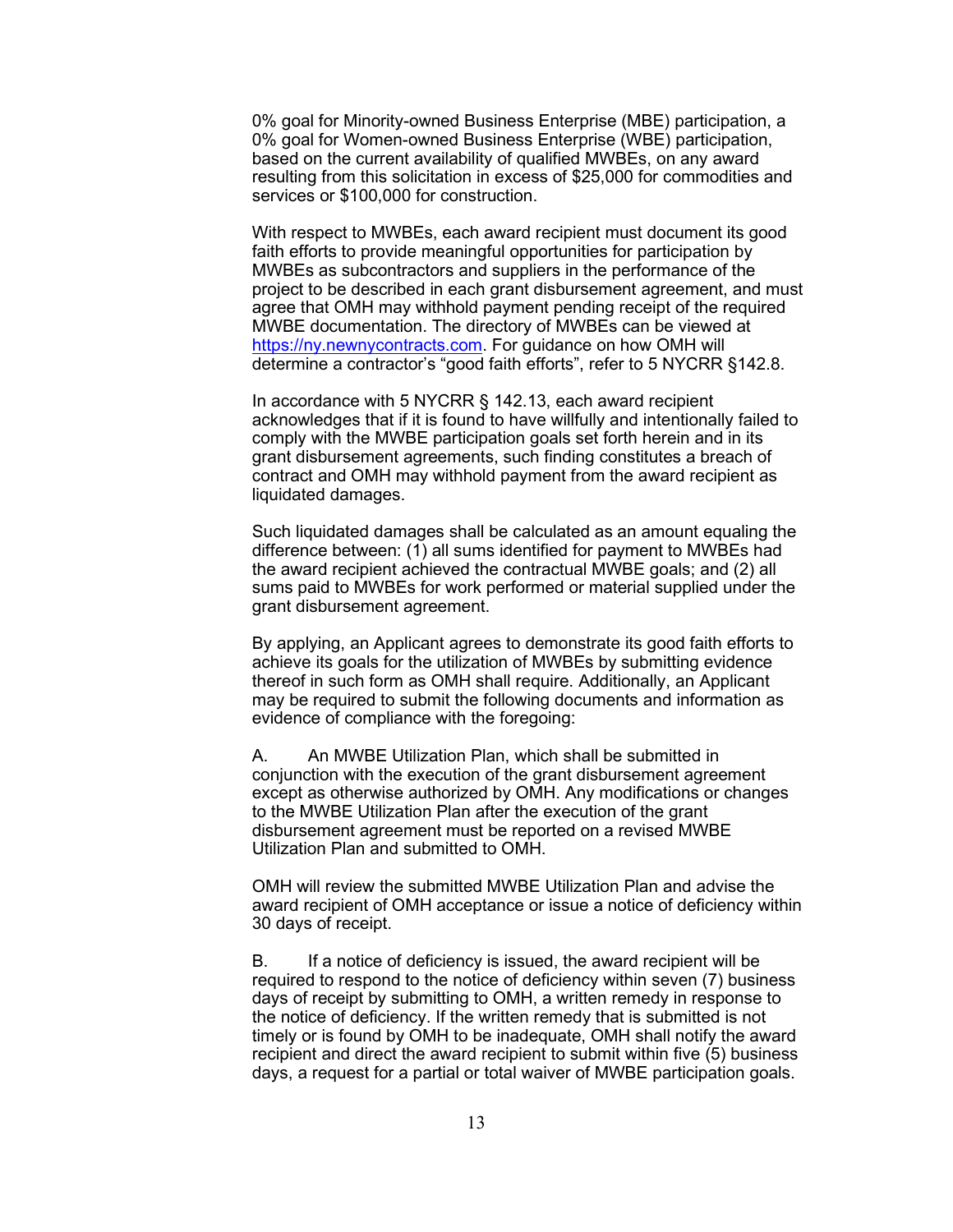Failure to file the waiver form in a timely manner may be grounds for disqualification of the bid or proposal.

OMH may refuse to enter into a grant disbursement agreement, or terminate an existing grant disbursement agreement resulting from this solicitation, under the following circumstances:

a. If an award recipient fails to submit a MWBE Utilization Plan; b. If an award recipient fails to submit a written remedy to a notice of deficiency;

c. If an award recipient fails to submit a request for waiver; or, d. If OMH determines that the award recipient has failed to document good faith efforts

The award recipient will be required to attempt to utilize, in good faith, any MBE or WBE identified within its MWBE Utilization Plan, during the performance of the project. Requests for a partial or total waiver of established goal requirements may be made at any time during the term of the project, but must be made no later than prior to the submission of a request for final payment under the grant disbursement agreement.

Each award recipient will be required to submit a Quarterly MWBE Contractor Compliance & Payment Report to OMH over the term of the project, in such form and at such time as OMH shall require, documenting the progress made toward achievement of the MWBE goals established for the project.

#### **3.6 Participation Opportunities for New York State Certified Service-Disabled Veteran Owned Business**

Article 17-B of the New York State Executive Law provides for more meaningful participation in public procurement by certified Service-Disabled Veteran-Owned Business (SDVOB), thereby further integrating such businesses into New York State's economy. OMH recognizes the need to promote the employment of service-disabled veterans and to ensure that certified service-disabled veteran-owned businesses have opportunities for maximum feasible participation in the performance of OMH contracts.

In recognition of the service and sacrifices made by service-disabled veterans and in recognition of their economic activity in doing business in New York State, applicants are expected to consider SDVOBs in the fulfillment of the requirements of the Contract. Such participation may be as subcontractors or suppliers, as proteges, or in other partnering or supporting roles.

OMH hereby establishes an overall goal of 0% for SDVOB participation, based on the current availability of qualified SDVOBs. For purposes of providing meaningful participation by SDVOBs, the Applicant/Contractor would reference the directory of New York State Certified SDVOBs found at [https://ogs.ny.gov/Veterans.](https://ogs.ny.gov/Veterans) Additionally, following any resulting Contract execution, Contractor would be encouraged to contact the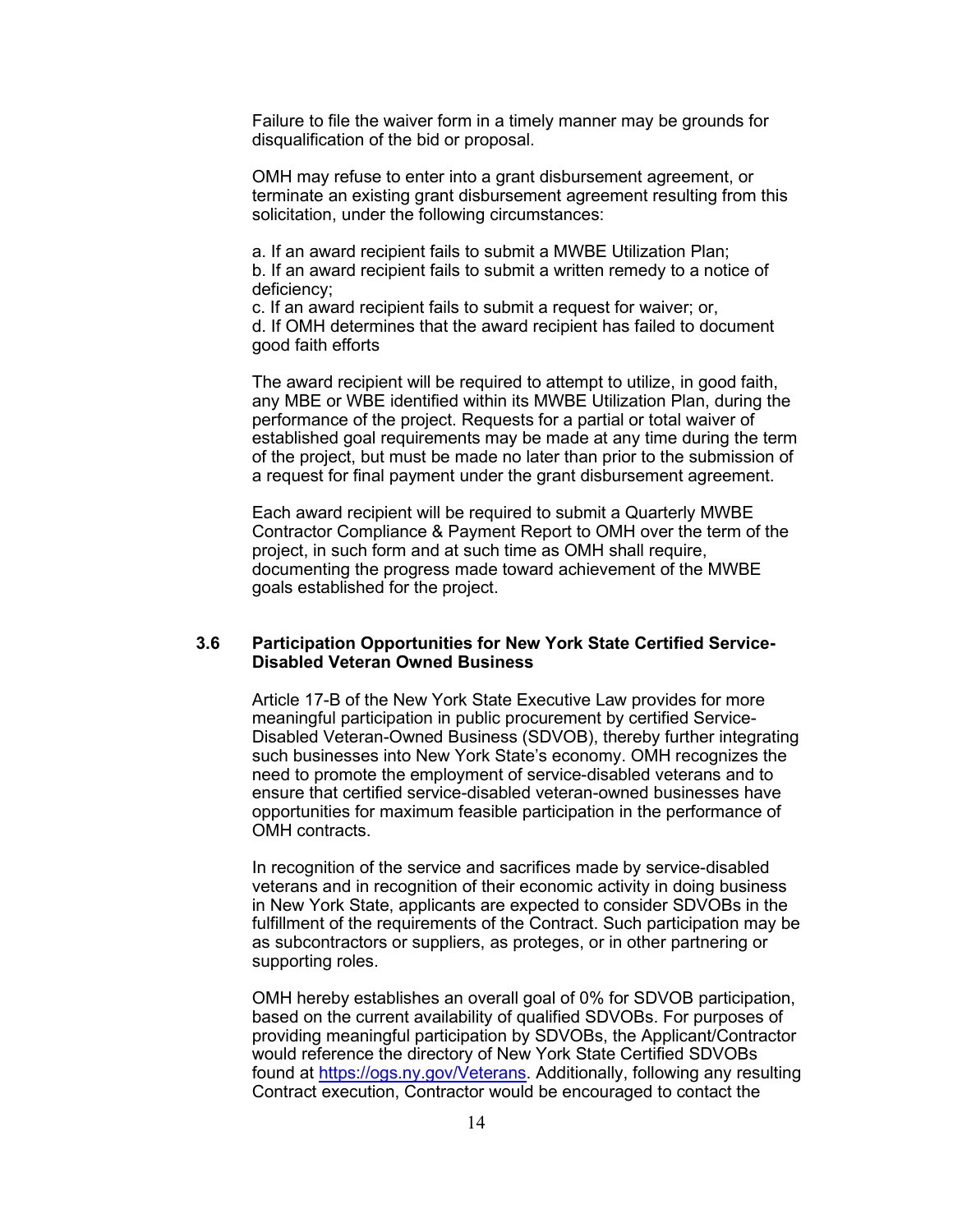Office of General Services' Division of Service-Disabled Veterans' Business Development to discuss additional methods of maximizing participation by SDVOBs on the Contract.

It would be required that "good faith efforts" to provide meaningful participation by SDVOBs as subcontractors or suppliers in the performance of a resulting awarded Contract as documented.

### **3.7 Equal Opportunity Employment**

By submission of a bid or proposal in response to this solicitation, the Applicant/Contractor agrees with all terms and conditions of Master Contract for Grants, Section IV(J) – Standard Clauses for All New York State Contracts including Clause 12 – Equal Employment Opportunities for Minorities and Women. The Contractor is required to ensure that it and any subcontractors awarded a subcontract over \$25,000 for the construction, demolition, replacement, major repair, renovation, planning or design of real property and improvements thereon (the "Work"), except where the Work is for the beneficial use of the Contractor, undertake or continue programs to ensure that minority group members and women are afforded equal employment opportunities without discrimination because of race, creed, color, national origin, sex, age, disability or marital status. For these purposes, equal opportunity shall apply in the areas of recruitment, employment, job assignment, promotion, upgrading, demotion, transfer, layoff, termination, and rates of pay or other forms of compensation. This requirement does not apply to (i) work, goods, or services unrelated to the Contract; or (ii) employment outside New York State.

The Applicant will be required to submit a Minority and Women-Owned Business Enterprises and Equal Opportunity Policy Statement, o the State Contracting Agency with their bid or proposal. To ensure compliance with this Section, the Applicant will be required to submit with the bid or proposal an Equal Opportunity Staffing Plan (Form # to be supplied during contracting process) identifying the anticipated work force to be utilized on the Contract. If awarded a Contract, Contractor shall submit a Workforce Utilization Report, in such format as shall be required by the Contracting State Agency on a monthly or quarterly basis during the term of the contract. Further, pursuant to Article 15 of the Executive Law (the "Human Rights Law"), all other State and Federal statutory and constitutional and non-discrimination provisions, the Contractor and sub-contractors will not discriminate against any employee or applicant for employment status because of race, creed (religion), color, sex, national origin, sexual orientation, military status, age, disability, predisposing genetic characteristic, marital status, or domestic violence victim status, and shall also follow the requirements of the Human Rights Law with regard to non-discrimination on the basis of prior criminal conviction and prior arrest. Please Note: Failure to comply with the foregoing requirements may result in a finding of nonresponsiveness, non-responsibility and/or a breach of the Contract, leading to the withholding of funds, suspension or termination of the Contract or such other actions or enforcement proceedings as allowed by the Contract.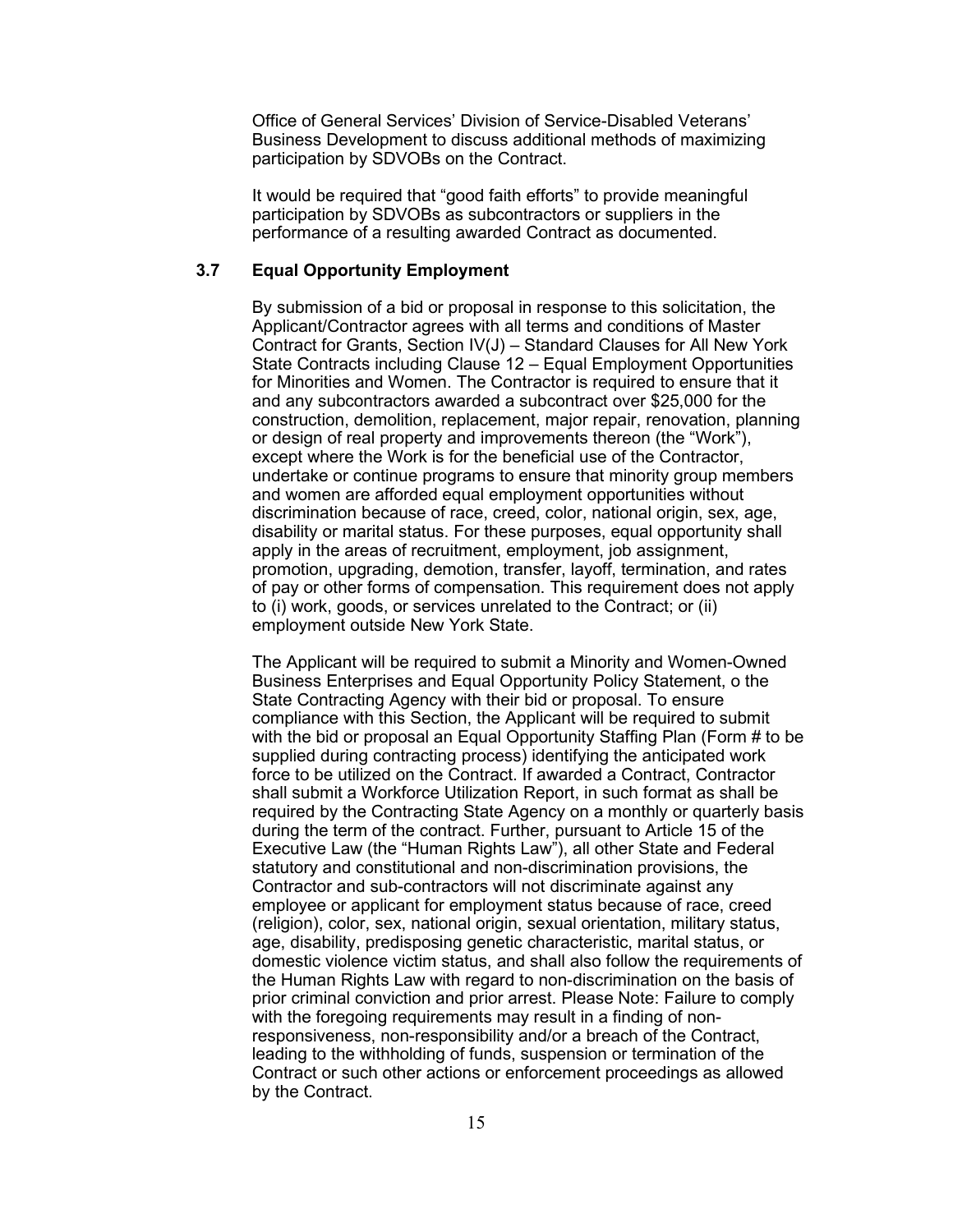#### **3.8 Sexual Harassment Prevention Certification**

State Finance Law §139-I requires applicants on state procurements to certify that they have a written policy addressing sexual harassment prevention in the workplace and provide annual sexual harassment training (that meets the Department of Labor's model policy and training standards) to all its employees. Bids that do not contain the certification may not be considered for award; provided however, that if the applicant cannot make the certification, the applicant may provide a statement with their bid detailing the reasons why the certification cannot be made. A template certification document is being provided as part of this RFP. Applicants must complete and return the certification with their bid, or provide a statement detailing why the certification cannot be made.

#### **3.9 Bid Response**

Neither the State of New York or OMH shall be responsible for the costs or expenses incurred by the applicant in preparation or presentation of the bid proposal.

#### **3.10 Acceptance of Terms and Conditions**

A bid, in order to be responsive to this solicitation, must satisfy the specifications set forth in this RFP. A detailed description of this format and content requirements is presented in Section 2.11 of this RFP.

#### **3.11 Freedom of Information Requirements**

All proposals submitted for OMH's consideration will be held in confidence. However, the resulting contract is subject to New York State Freedom of Information Law (FOIL). Therefore, if an applicant believes that any information in its bid constitutes a trade secret or should otherwise be treated as confidential and wishes such information not be disclosed if requested, pursuant to FOIL (Article 6 of Public Officer's Law), the applicant must submit with its bid, a separate letter specifically identifying the page number(s), line(s), or other appropriate designation(s) containing such information explaining in detail why such information is a trade secret and formally requesting that such information be kept confidential. Failure by an applicant to submit such a letter with its bid identifying trade secrets will constitute a waiver by the applicant of any rights it may have under Section 89(5) of the Public Officers Law relating to the protection of trade secrets. The proprietary nature of the information designated confidential by the applicant may be subject to disclosure if ordered by a court of competent jurisdiction. A request that an entire bid be kept confidential is not advisable since a bid cannot reasonably consist of all data subject to a FOIL proprietary status.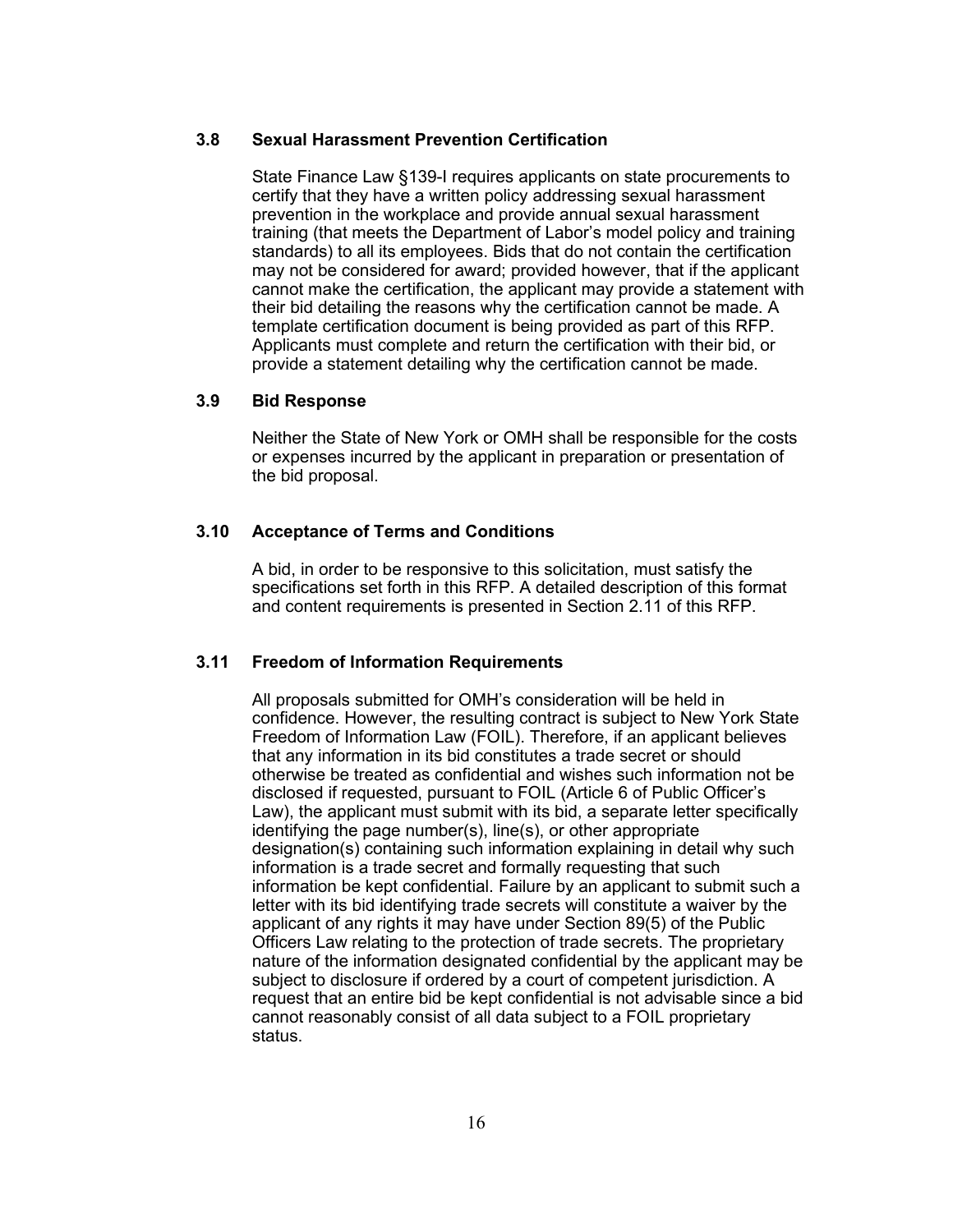## **3.12 NYS and OMH Policies**

The applicant/contractor must agree to comply with all applicable New York State and OMH policies, procedures, regulations and directives throughout the Term of the contract.

#### **4. Evaluation Factors and Awards**

## **4.1 Evaluation Criteria**

All proposals will be rated and ranked in order of highest score based on an evaluation of each applicant's written submission as well as OMH internal reviews.

The Evaluation will apply points in the following categories as defined in Section 6:

| <b>Technical Evaluation</b>              | <b>Points</b> |
|------------------------------------------|---------------|
| <b>Experience with Target Population</b> | 25            |
| (6.1)                                    |               |
| Description of Program – Program         | 30            |
| and service strategy (6.2)               |               |
|                                          |               |
| Implementation – Staff Management        | 30            |
| and Relative Experience (6.3)            |               |
|                                          |               |
| Program Evaluation (6.4)                 | 20            |
| Financial Assessment (6.5)               | 26            |
|                                          |               |
| <b>Total Proposal Points</b>             | 131 Points    |

For a detailed description of evaluation criteria for the Technical Evaluation, and the Financial Assessment components, see Section 6 (Proposal Narrative).

## **4.2 Method for Evaluating Proposals**

Designated staff will review each proposal for completeness and verify that all eligibility criteria are met. A complete proposal shall include all required components as described in Section 2.11. If a proposal is not complete or does not meet the basic eligibility and participation standards as outlined in Section 2.5, the proposal will be eliminated from further review. The agency will be notified of the rejection of its proposal within 10 working days of the proposal due date.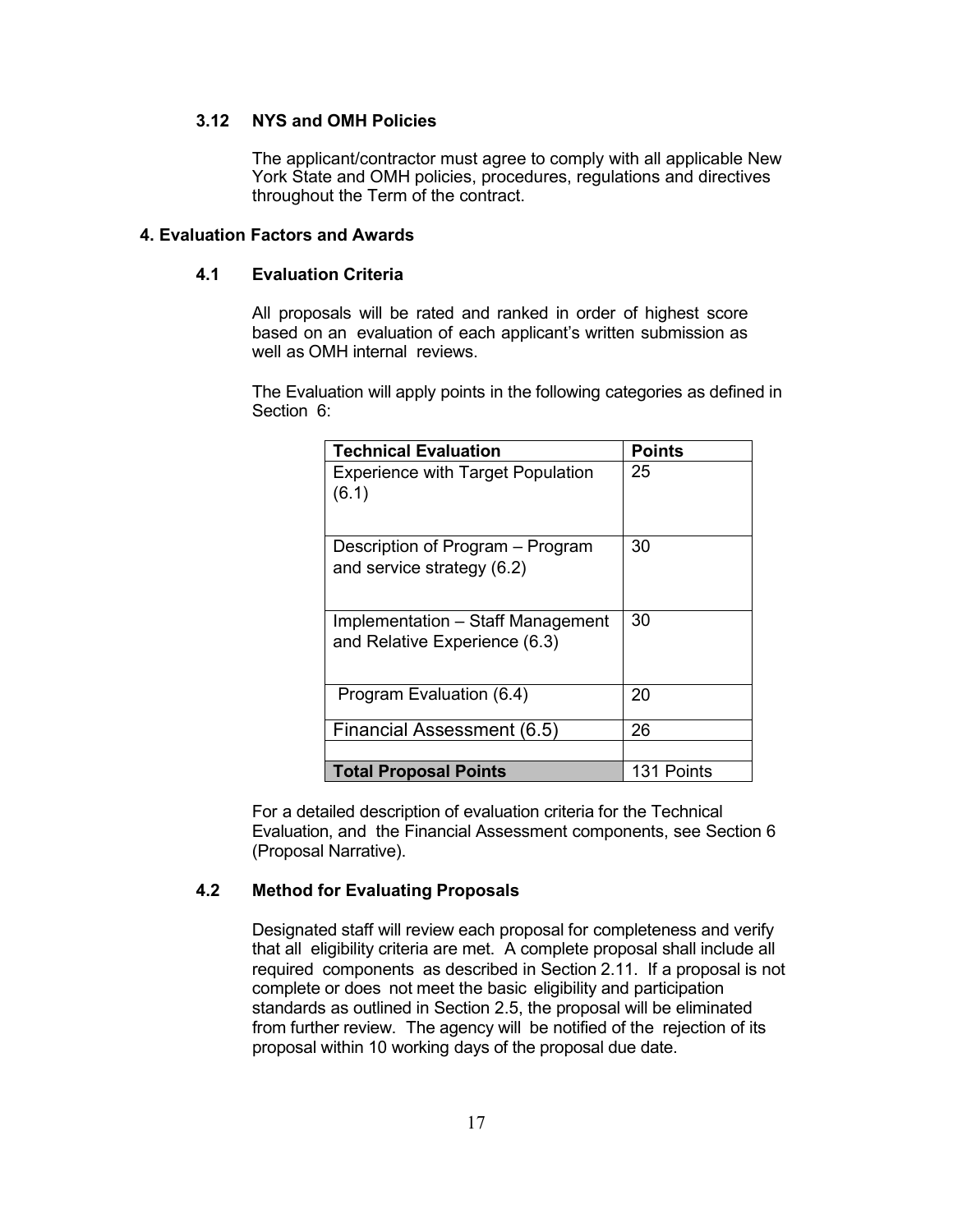Proposals will be conducted in two parts: Technical Evaluation and Financial Assessment. The technical evaluation committee, consisting of at least three evaluators, will review the technical portion of each proposal and compute a technical score. A financial score will be computed separately based on the operating budget and budget narrative submitted.

Evaluators of the Technical Evaluation component may then meet to discuss the basis of those ratings. Following the discussion, evaluators may independently revise their original score in any section. Once completed, final Technical Evaluation scores will then be recalculated, averaged, and applied to the final Financial Assessment score to arrive at final scores.

Any proposal not receiving a minimum average score of 65 will be eliminated from consideration.

In case of a tie in the scoring process, the proposal with the highest score on the Description of Program ( Section 6.2) of the Proposal Narrative will be ranked higher.

## **4.3 Process for Awarding Contracts**

## **4.3.1 Initial Awards and Allocations**

Proposals will be ranked, and one award made to the applicant with the highest score.

#### **4.3.2 Contract Termination and Reassignment**

There are a number of factors that may result in the contract being reassigned, e.g. poor performance, failure to achieve any established milestones, etc. A contractor will be provided notification if there is need for reassignment.

To reassign the contract, OMH will go to the next highest ranked proposal.

## **4.4 Award Notification**

At the conclusion of the procurement, notification will be sent to successful and non-successful applicants. The award will be conditional upon OMH's review and acceptance of the identification of participating schools as referenced in Section 5.2. All awards are subject to approval by the NYS Attorney General and the Office of the State Comptroller before an operating contract can be finalized.

OMH reserves the right to conduct a readiness review of the selected applicant prior to the execution of the contract. The purpose of this review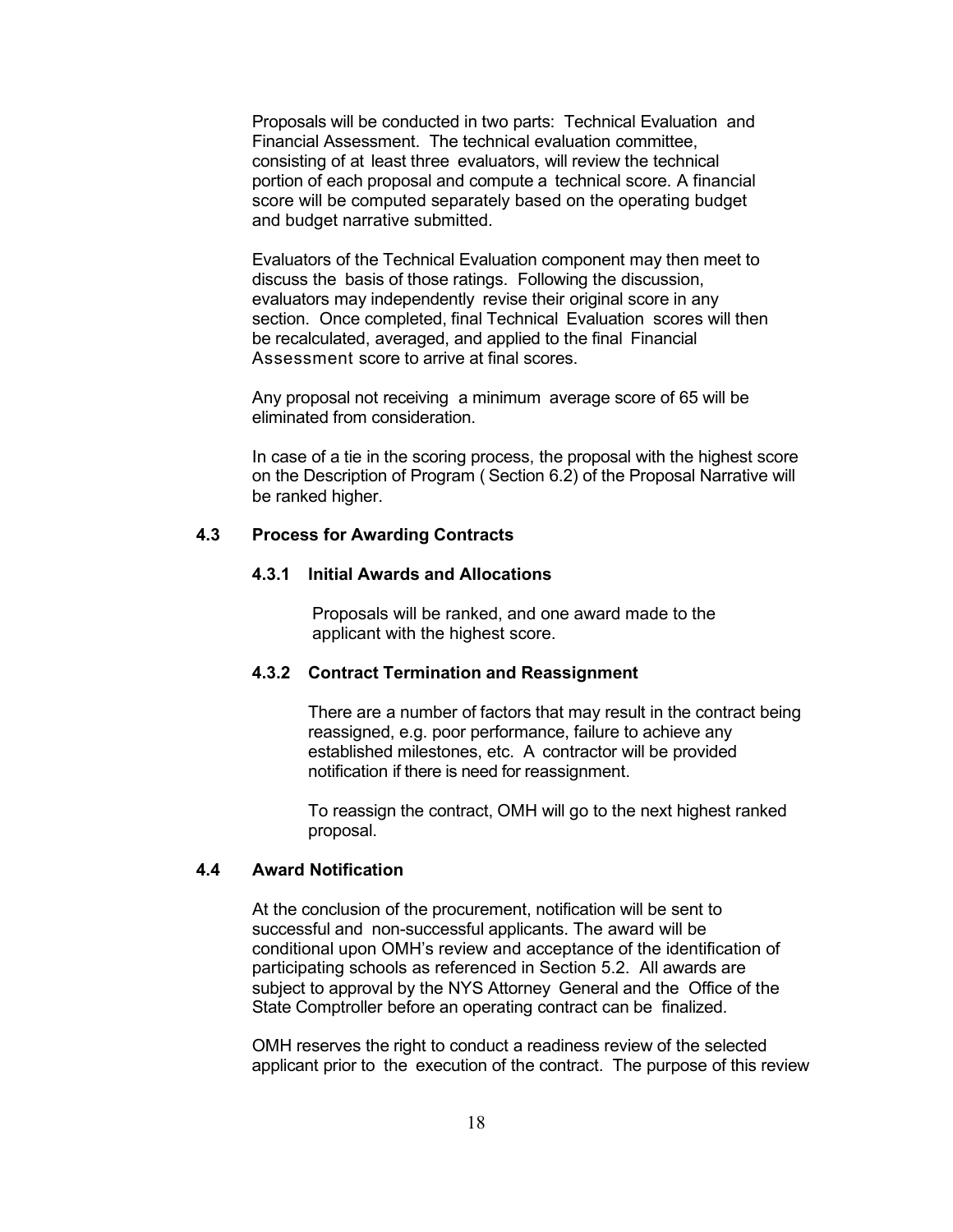is to verify that the applicant is able to comply with all participation standards and meets the conditions detailed in its proposal.

### **5. Scope of Work**

#### **5.1 Introduction**

This RFP is issued to continue and build on the implementation of Sources of Strength, an upstream evidence-based suicide prevention program targeting students in secondary schools.

**Sources of Strength is a copyrighted, trademarked, and evidencebased prevention program that must be implemented with fidelity. As such, the contractor awarded the RFP must contract with Sources of Strength for training, licensing, materials, and support in the delivery of the objectives and responsibilities within**. Clarifying information regarding the contract recipient's relationship with the national Sources of Strength organization will be provided at the Bidder's **Conference** 

The Sources of Strength Program is a universal suicide prevention program for middle and high school populations designed to decrease the number of students who become suicidal (primary prevention) and increase appropriate responses and adult help for youth who are already at high risk (secondary prevention). During the duration of the contract awarded in connection with this RFP, the Sources of Strength program will be implemented in NYS secondary schools (or other youth serving settings) following approval by SPCNY at OMH. The contract will be awarded to the agency with the highest application score based on the specific criteria laid out in this RFP demonstrating the strongest plan and readiness for supporting high quality implementation of the Sources of Strength Program in NYS secondary schools. The schools shall be selected in consultation with the SPCNY based on assessed need and willingness to implement the full model and other factors as determined by OMH. For example, schools who experience one or more student suicide deaths may become high priority schools for Sources of Strength implementation.

The Sources of Strength Model includes:

- Orientation for school administration
- School Staff Training
- Adult adviser training
- Peer Leader Training
- Ongoing Technical Support (aimed at high quality implementation of the evidenced program)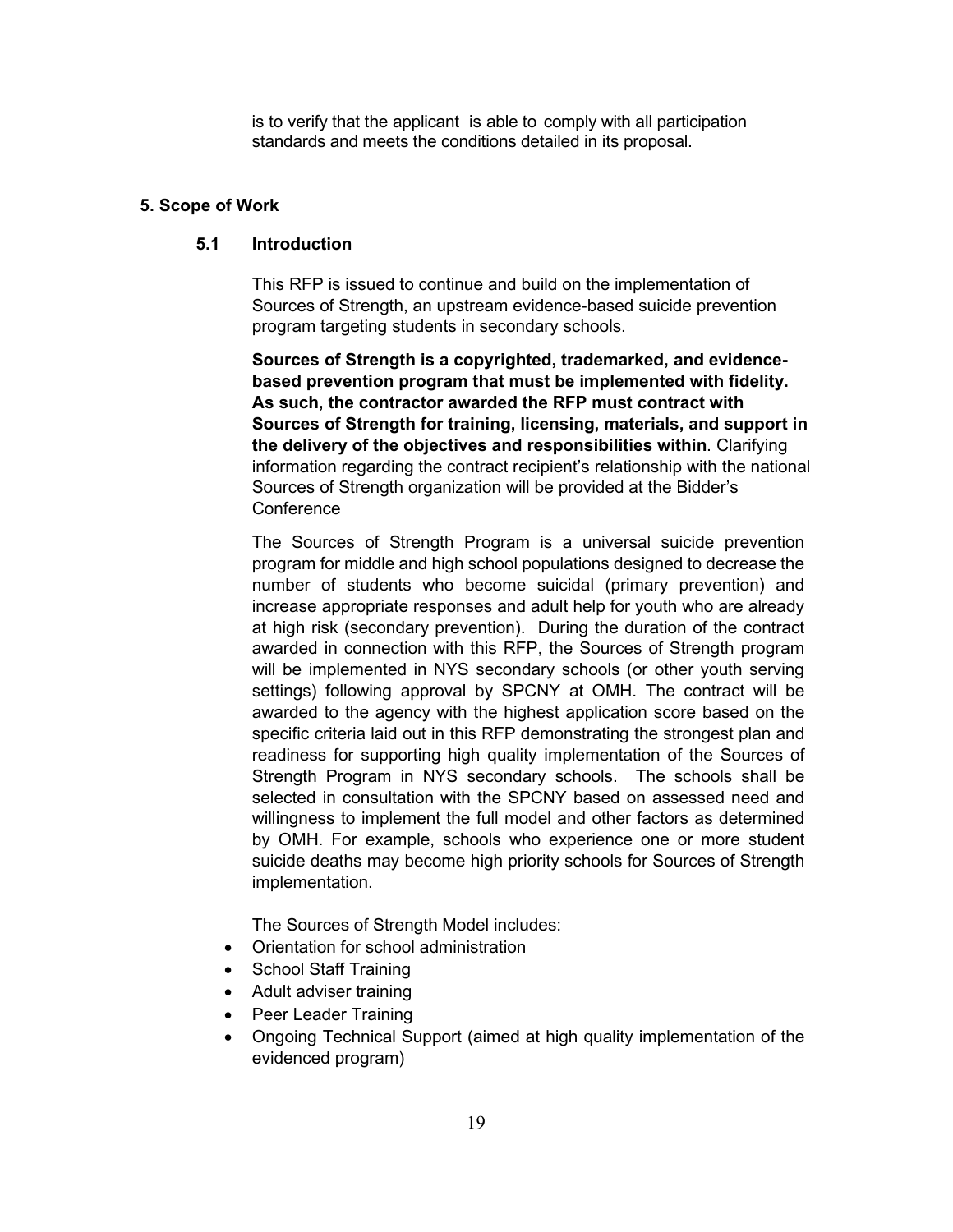The contractor awarded the RFP shall assist schools in developing a plan to sustain the Sources of Strength program upon completion of initial OMH funding.

## **5.2 Objectives and Responsibilities**

Through this initiative made possible by the New York State Office of Mental Health, the contractor will target schools in New York State according to criteria identified by SPCNY for the Sources of Strength program. The objective is to educate peer leaders and adults so that schools will have an evidence-based program for building social connection and reducing suicide and suicide attempts. The primary goal of the program is:

1) High quality, sustainable implementation of Sources of Strength in NYS secondary schools

The Contractor will be required to:

- Contract with Sources of Strength national organization for training, programming, and support (additional information provided at the Bidder's Conference).
- Initiate services specified in the strategies and objectives below on 01/01/2022. Identify participating schools by April 1, 2022 seeking approval from OMH.
- Develop a written communication plan to ensure coordination and regular flow of information between the contractor and OMH
- Meet with SPCNY staff at least biannually to review program processes
- Report biannually as specified in this RFP
- Have in-depth knowledge of Sources of Strength and begin peer and adult trainings in schools at or before May 1, 2022
- Develop, disseminate and report on an annual evaluation tool for participating schools to complete. The results of this annual evaluation should not only be used for feedback and monitoring of school performance, but also should be included in each EOY biannual report.

The expectation through submission of proposals to this RFP is that an applicant address how their organization will successfully meet the objectives below:

**Strategy 1: Participating Schools** 

Objective 1:1- Identify and obtain written agreements from participating schools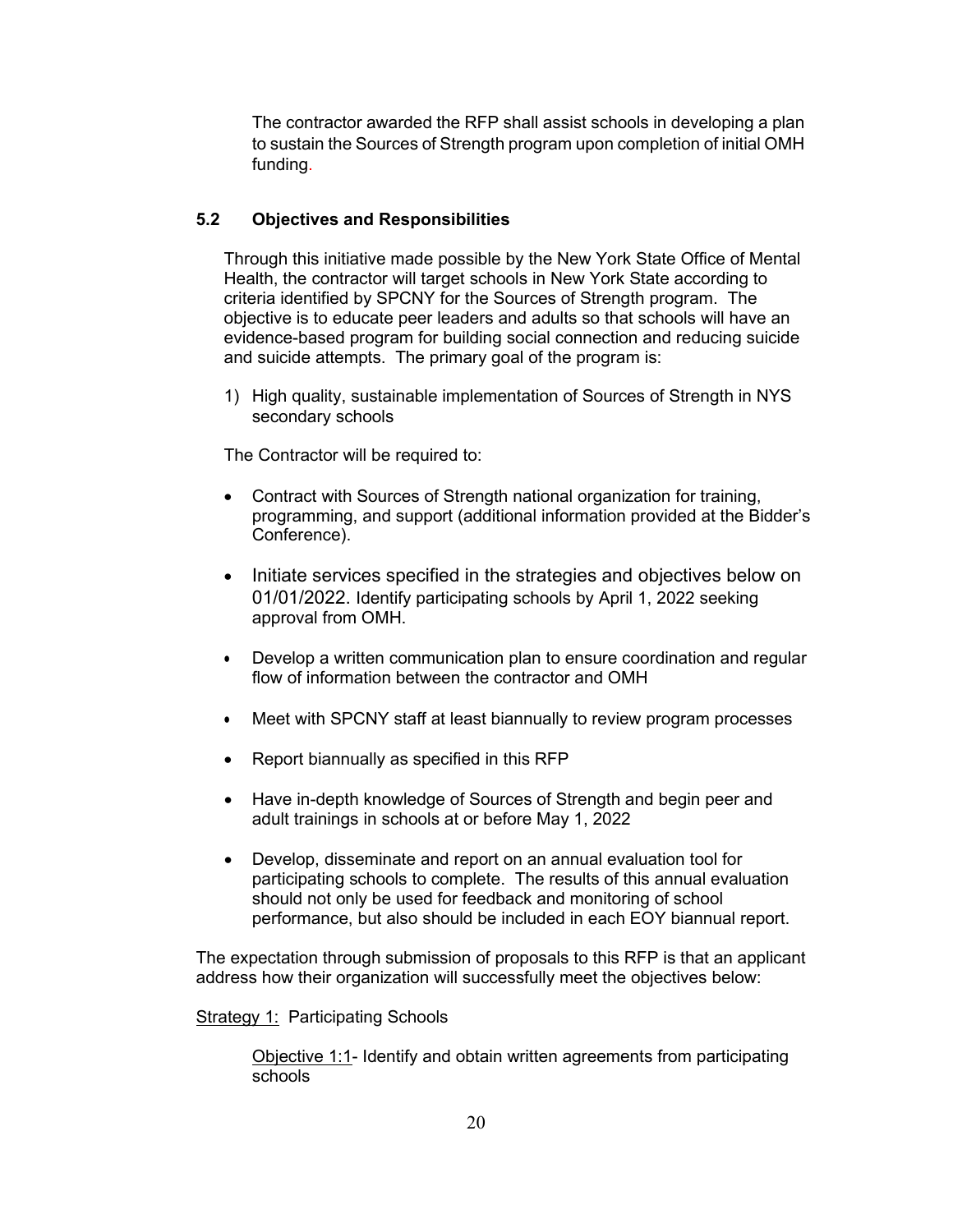Objective 1:2 – Prioritize the training needs of each school and develop a plan to systematically roll out Sources of Strength

#### Strategy 2: Program Implementation

Objective 2:1 – During the first year, begin training peer leaders and adult advisors in the Sources of Strength program. Document training numbers in required reporting

Objective 2:2 – Continuously monitor school performance and provide feedback to schools; document the challenges and lessons learned in Sources of Strength implementation

## **5.3 Agency Performance**

This will be measured by the metrics contained in the biannual reports as specified below.

Biannual Reports:

Biannual reports must include training and productivity reports submitted to the Suicide Prevention Center of New York at OMH. After biannual reports are submitted, reviewed, and approved, payment will be authorized for work completed.

#### **Biannual reports must include the following in an Excel table:**

- $\bullet$  # of schools
- Names of schools
- Date(s) of school participation/years of implementation
- Estimated number of students exposed for the reporting period
- Date of last adult advisor Training
- Number of adult advisors trained
- Date of last peer leader training
- Number of peer leader trained.

**A biannual narrative** must also accompany the data above and include the following sections: a progress summary, challenges, lessons, and the future: lessons learned during the past six months.

## **5.4 Operating Funding**

One award will be made in the amount of \$ 710,800 for the five (5) years.

Annual funding for each of the five (5) years is \$ 142,160.00.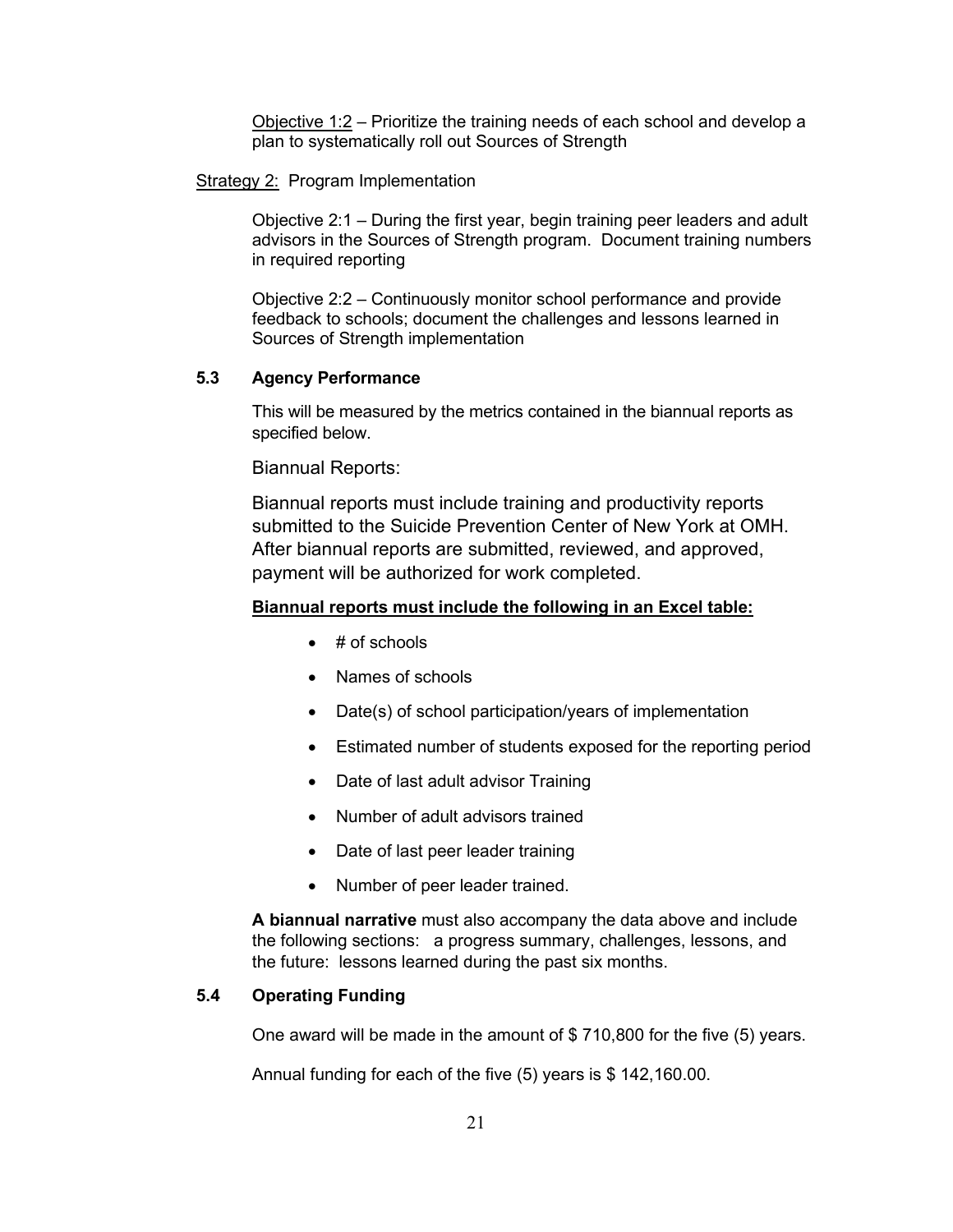Contract payments will be made based upon satisfaction of the Reporting Requirements as detailed in Section 5.3 and as referenced in the Master Grant Contract Boilerplate upon award.

## **6**. **Proposal Narrative**:

When submitting proposals for funding under this RFP, the narrative must address all components listed below, in the following order:

#### **6.1 Applicant Experience with Target Population**

- a. Describe your agency's experience in supporting youth suicide prevention in general.
- b. Describe your organization's experience specifically in supporting secondary schools in high quality implementation of Sources of Strength. If you have any affiliations or partners that will support the expertise required for this project, please describe.

## **6.2 Description of Program – Program and Service Strategy**

Please address the following areas:

- a. Describe how the organization would collaborate and communicate with schools, including how recipient schools are involved in the preparation, planning, implementation, and evaluation of the project ; what obstacles you would envision; and how your organization would address these obstacles in the implementation of this initiative.
- b. Describe how you will orient school leadership to Sources of Strength (virtually and/or in-person).
- c. Describe how you will assist schools in the selection of peer leaders to ensure diverse representation that maximizes dissemination of healthy norms messaging across the student body.
- d. Describe how you will train students/peer leaders and school staff/adult advisers in Sources of Strength (virtually and/or in-person).
- e. Describe how you will provide ongoing technical assistance to peer leaders and school staff in safe messaging and positively influencing norms, including help seeking from trusted adults (virtually and/or inperson).
- f. Describe how you will ensure schools have clear protocols in place for students identified as suicidal, including referral for mental health services.
- g. Describe how you will contract with Sources of Strength for training, licensing, materials, and support in the delivery of the objectives and responsibilities within.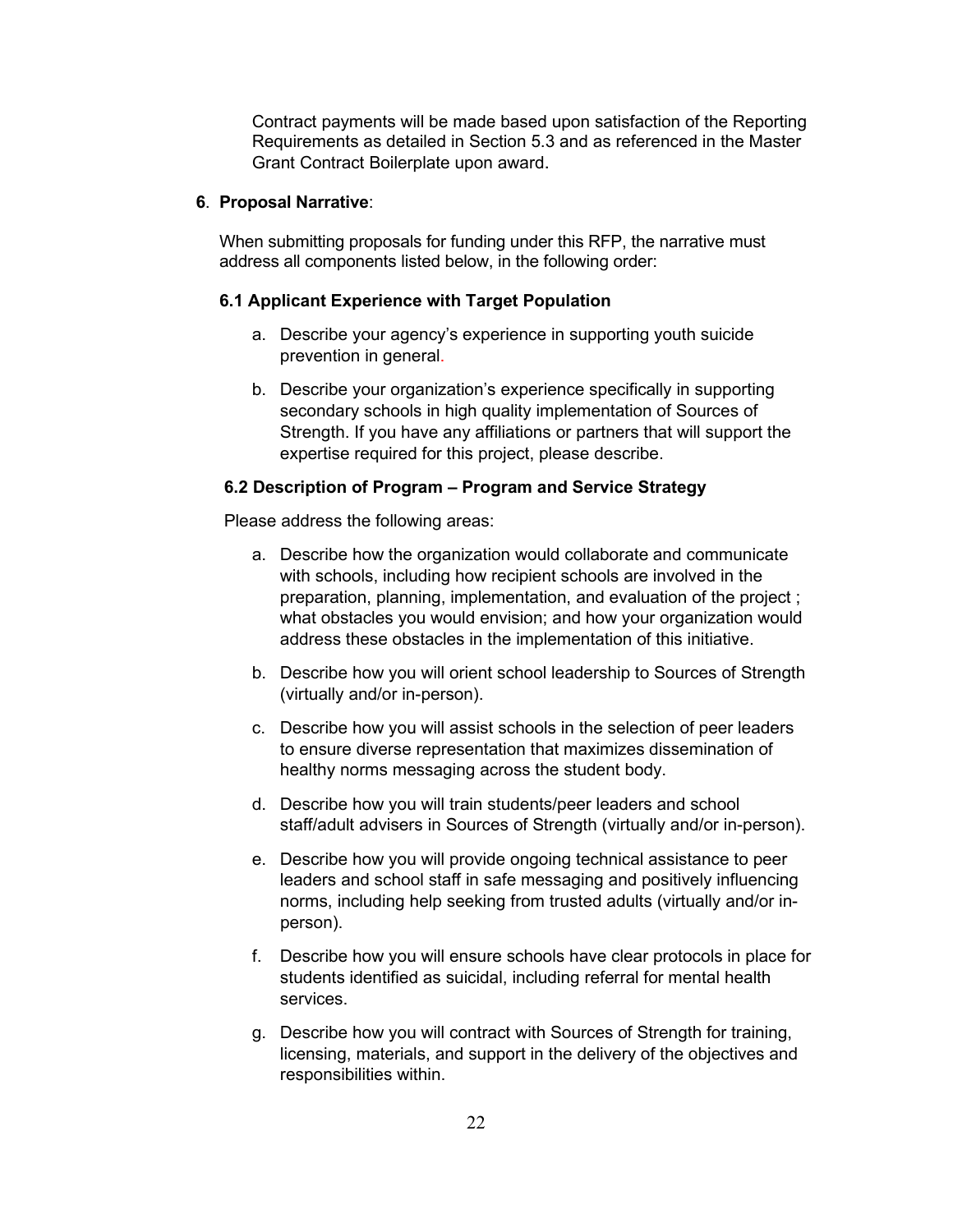#### **6.3 Implementation – Staff Management and Relative Experience**

a. Provide a realistic timeline for the project (chart or graph) showing key activities, milestones, and responsible staff.

b. Provide a list of staff who will participate in the project, showing the role of each and their level of effort and qualifications. Include the Project Director and other key personnel.

c. Define the duties of the personnel who will coordinate and monitor the implementation of the Sources of Strength program.

d. Describe the resources available for the proposed project (personnel, facilities, equipment). Provide evidence that services will be provided at a location that is adequate, accessible, and compliant with the Americans with Disabilities Act (ADA).

e. Estimate the number of secondary schools to implement the Sources of Strength program of the 5-year contract term and describe how that estimate was formulated.

## **6.4 Program Evaluation**

Evaluation is an important component of delivering Sources of Strength. In the context of providing participating schools an end-of-year report,

- a. Describe how you would approach evaluating school fidelity to the Sources of Strength program.
- b. Describe how you would approach evaluating the **impact** of the program at each school.

#### **6.5 Financial Assessment**

- a. The proposal must include a 5-year Budget (Appendix B). \$142,160 is available annually. Note that administrative costs cannot be more than 15 %. Any travel costs included in the Budget must conform to New York State rates for travel reimbursement. Applicants should list staff by position, full-time equivalent (FTE), and salary.
- b. Describe how your agency manages its operating budget. Also, applicants must complete a Budget Narrative (Appendix B1) which should include the following:
	- 1. detailed expense components that make up the total operating expenses;
	- 2. the calculation or logic that supports the budgeted value of each category; and,